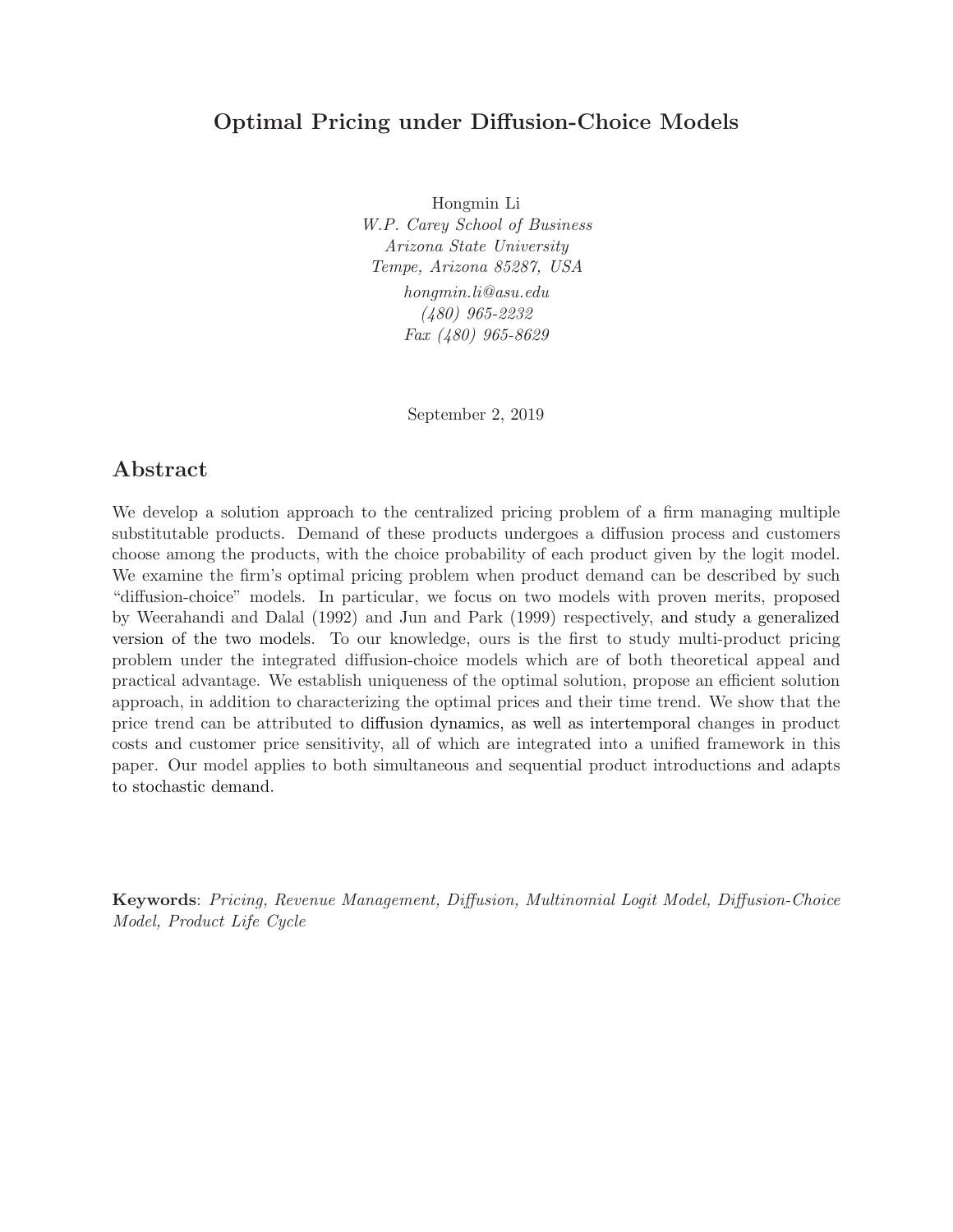# Optimal Pricing under Diffusion-Choice Models

Hongmin Li

W.P. Carey School of Business, Arizona State University Tempe, Arizona 85287, USA hongmin.li@asu.edu

We develop a solution approach to the centralized pricing problem of a firm managing multiple substitutable products. Demand of these products undergoes a diffusion process and customers choose among the products, with the choice probability of each product given by the logit model. We examine the firm's optimal pricing problem when product demand can be described by such "diffusion-choice" models. In particular, we focus on two models with proven merits, proposed by Weerahandi and Dalal (1992) and Jun and Park (1999) respectively, and study a generalized version of the two models. To our knowledge, ours is the first to study multi-product pricing problem under the integrated diffusion-choice models which are of both theoretical appeal and practical advantage. We establish uniqueness of the optimal solution, propose an efficient solution approach, in addition to characterizing the optimal prices and their time trend. We show that the price trend can be attributed to diffusion dynamics, as well as intertemporal changes in product costs and customer price sensitivity, all of which are integrated into a unified framework in this paper. Our model applies to both simultaneous and sequential product introductions and adapts to stochastic demand.

### 1 Introduction

Product adoption often resembles a diffusion process (Bass, 1969) and the resulting sales exhibit a time trend that can be described by a diffusion equation and characterized by a bell-shaped curve. When the diffusion of a product takes place in parallel with substitute products offered by the same firm, demand interactions among the products create interesting and challenging complications for decision makers. For example, sales of a new book exhibit diffusion characteristic, and often hardcover, paperback, and electronic versions of the same book are sold concurrently. It is also common for manufacturers of technology products to introduce multiple variations of a new product to the market, each variation as a separate model, diffusing into the market concurrently. For example, Apple introduces three different versions of iPhone7 (32GB, 128GB, and 256GB memory), as well as three different versions of iPhone7plus concurrently. Product prices and the resulting price differences among the products play an important role in shaping the diffusion of the products and customers' product choice. In this paper, we study the firm's optimal pricing strategy within this context. Specifically, we consider how the firm should set prices of products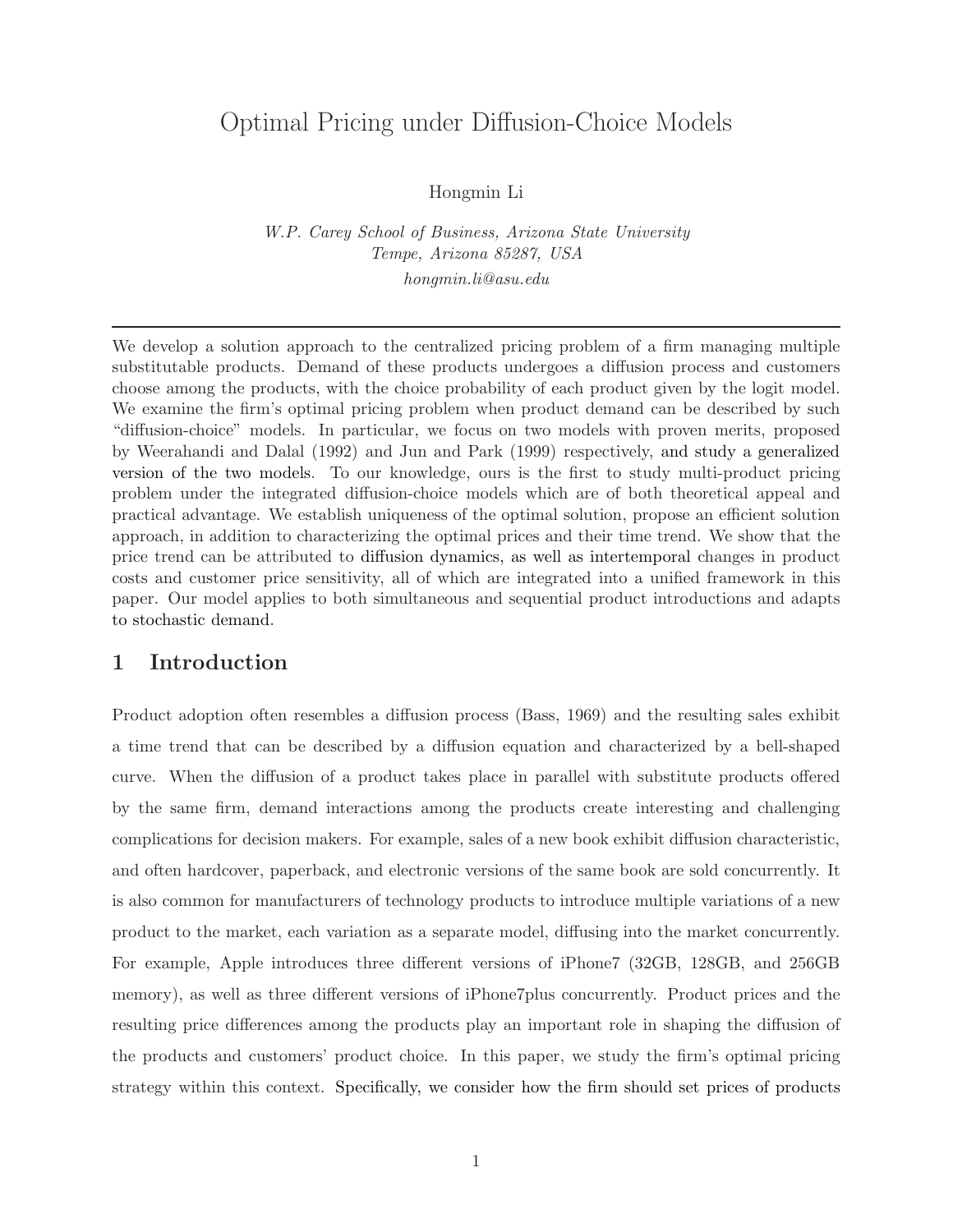over the products' life cycle when demand exhibits diffusion characteristics and customers choose among multiple available product options.

In practice, firms adopt varied pricing strategies. Prices of microprocessors go through periodic downward readjustment as the products enter different phases of their life cycles (Li and Huh, 2012). By the end of a two-year life cycle, the retail prices of smart phones are redued by 34% on average (Entwistle, 2012). Prices of Apple's iPhone slided by 25% between 22 and 28 months of age (Entwistle, 2012) and the retail price of Apple's iPhone 5s declined by 7% one year after launch (Entwistle, 2015). Samsung uses an interesting strategy in which the average retail price peaks one month after release with the introduction price at a 10% discount of the peak price and the ending price at 50% discount (Maling, 2012). Price increase is observed also in other product categories. A study by Melser and Syed (2007) indicates that the introduction prices for new beer varieties are relatively cheap and prices are raised once a following is established. Amazon routinely adjusts prices for books with strong life cycle characteristics such as those in the "Mystery, Thriller and Suspense" category, where both price decreases and price increases are observed in the first few weeks of release (Amazon Website 2017). These anecdotal albeit prevalent phenomena suggest diverse pricing strategies for products through their life cycles.

The difficulty and complexity of pricing decisions in a diffusion often drive firms to myopic strategies. According to PriceBeam, a pricing solution provider, companies sometimes conduct extensive research on setting the proper launch price but fails to re-evaluate the pricing continuously over the product life cycle (PLC) (PriceBeam, 2017): "This is problematic in two ways: Firstly, you will either be losing out on revenue or leaving money on the table as you fail to take into account the changes in the customer's willingness-to-pay, and secondly, it will most likely deteriorate the returns on other products in your portfolio. Proper life cycle pricing across both the early, mid- and late-stage of the PLC is absolutely crucial to reap the rewards from the  $R\&D$  investment." While practitioners are actively searching for a solution that continuously optimizes product prices and accounts for product interactions throughout the diffusion, pricing in multi-product diffusion is under-studied in the academic literature and existing models are complicated and intractable. We present in this paper a viable model and a novel and efficient solution approach for this complex problem.

Researchers have applied diffusion models and choice models separately in many industries. The diffusion model has been successful in modeling product adoption and the resulting aggregate demand pattern, and has been extended to include marketing-mix variables such as advertising and pricing. However, it does not extend easily to admit product and consumer characteristics data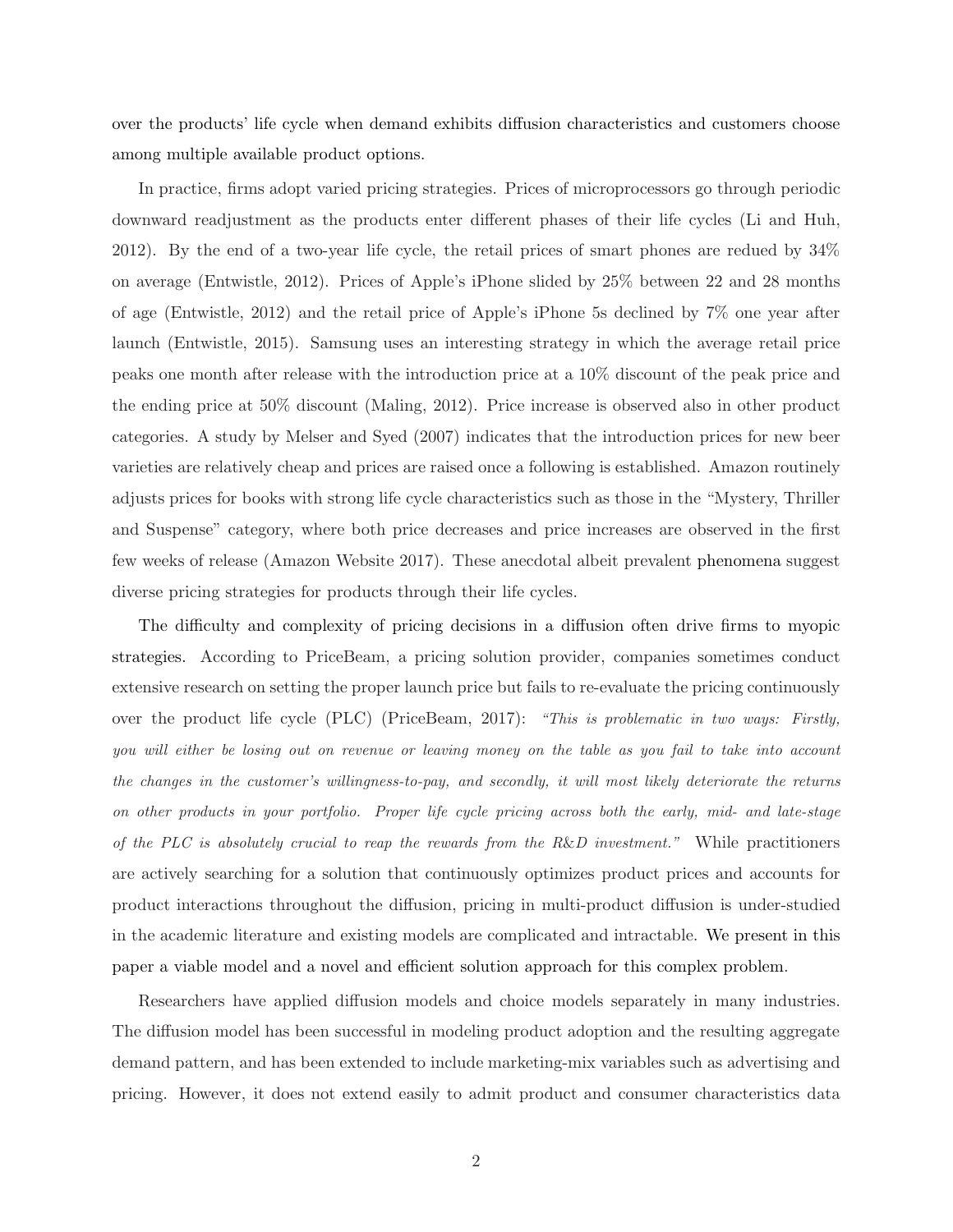for sales prediction. On the contrary, choice models (in particular, logit choice models) have been very successful in linking consumer and product attributes to sales prediction, however, they do not address the diffusion dynamics that are inherent to the demand of a product over its life cycle. Therefore, the idea of integrating consumer choice with diffusion is appealing. As Weerahandi and Dalal (1992) point out, the combination of choice models with diffusion makes it possible to incorporate customer demographics, price, and product attributes and to utilize cross-sectional data on customers' purchasing decision to predict sales penetration.

Despite its theoretical appeal, integrating the choice model and the diffusion model is not straightforward. In this paper, we restrict our attention to integrated "diffusion-choice" models that have successfully fitted empirical data and provided good forecast and understanding of the underlying market. Specifically, we discuss in detail two important models – Weerahandi and Dalal (1992) ("Weerahandi-Dalal" model hereafter), and Jun and Park (1999) ("Jun-Park" model hereafter). The former is a single-product diffusion-choice model which treats each adoption as a choice decision but does not consider interactions among products. The latter addresses diffusion of competing products but omits the imitation (or word-of-mouth) effect which is often considered a key component in product adoption. Both models are shown to work well on real-world data set such as fax communication services (Weerahandi and Dalal, 1992), DRAM (Jun and Park, 1999; Kim et al., 2005) and large-screen TVs (Lee et al., 2006). In this paper, we examine a firm's pricing decision when product demand can be described by such diffusion-choice models. We present a general model structure that encompasses both the Weerahandi-Dalal and the Jun-Park models and solve and characterize the optimal pricing solution.

To our knowledge, ours is the first paper addressing the pricing problem in diffusion-choice models. From a theoretical perspective, we contribute to both the pricing and revenue management literature and the diffusion theory literature. While price extensions of the diffusion model are many, none examines pricing under diffusion-choice models despite their proven merits. Indeed, solving the optimal pricing problem under either the Weerahandi-Dalal or Jun-Park model makes significant technical and practical contributions while this paper effectively solves both. A key advantage of our pricing model is its tractability for multi-product diffusion and, unlike existing pricing models for diffusion, the complexity and computation burden grow very little with the number of products. In the pricing and revenue management literature, multinomial logit (MNL) and related choice models are well studied but none from within the context of product diffusion. The problem becomes significantly harder when examined with diffusion, as customer choices in the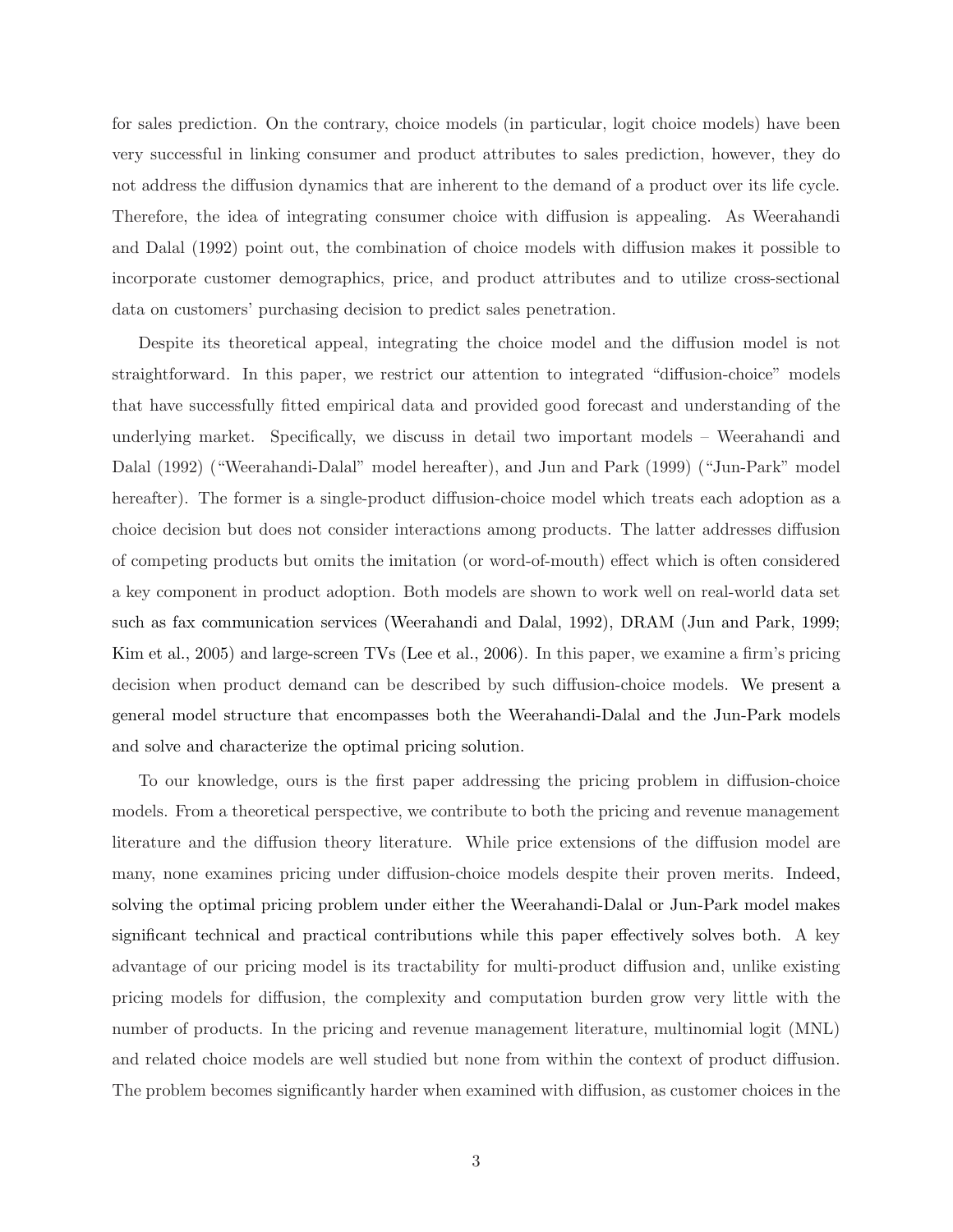current period affect future sales. As a result of this dependency, the state-of-art solution approach does not apply. We present an analysis that circumvents this complexity and show that the optimal solution is unique and efficiently obtainable. Moreover, we characterize properties of the optimal solution, yielding insights into this complex pricing problem.

The rest of the paper is organized as follows. We review the related literature in Section 2 and describe the diffusion-choice model in Section 3. We present the detailed analysis in Section 4 and conduct numerical studies in Section 5. In Section 6, we present extensions that allow sequential product introduction, stochastic demand and product-specific imitation effect, respectively. We conclude in Section 7.

### 2 Prior Research

The literature on product diffusion is substantial, following the seminal work of Bass (1969) who identifies two key forces driving product adoption - innovative and imitative behaviors of the consumers. Innovators are early adopters whose decision is not influenced by previous adopters whereas imitators learn from others and feel increasing pressure for adoption as the number of adoptions increases. The imitation effect is also referred to as the word-of-mouth effect. The magnitude of this effect varies by industry, which is shown in the studies by both Mansfield (1961) and Bass (1969). Norton and Bass (1987) extend the diffusion model in Bass (1969) to successive generations of products. A series of Bass model extensions incorporate the price variable by modifying the total market potential or the adoption rate with a price term; see Robinson and Lakhani (1975), Bass (1980), Dolan and Jeuland (1981), Kalish (1983), Kamakura and Balasubramanian (1988), Jain and Rao (1990), and Krishnan et al. (1999). Kalish (1983) and Horsky (1990) show that the optimal price trend depends on the word-of-mouth effect and that penetration pricing (skim pricing) is optimal with strong (weak) word-of-mouth effect. Krishnan et al. (1999) characterize the optimal price trajectory under a variation of the generalized Bass model (Bass et al., 1994) and show that the transition point of price trend depends on the discount factor and the price sensitivity parameter instead of the innovation and imitation parameters; with zero discounting, the optimal price shows a monotonically increasing trend nearly for the entire planning horizon. In this paper, we establish a unimodal price path for time-invariant product quality, price sensitivity and cost, generalizing the result in Kalish (1983) and Horsky (1990) to multi-product diffusion. In addition, our model allows more general price trend to be justified by the effect of time-variant product attributes, price sensitivity, and cost.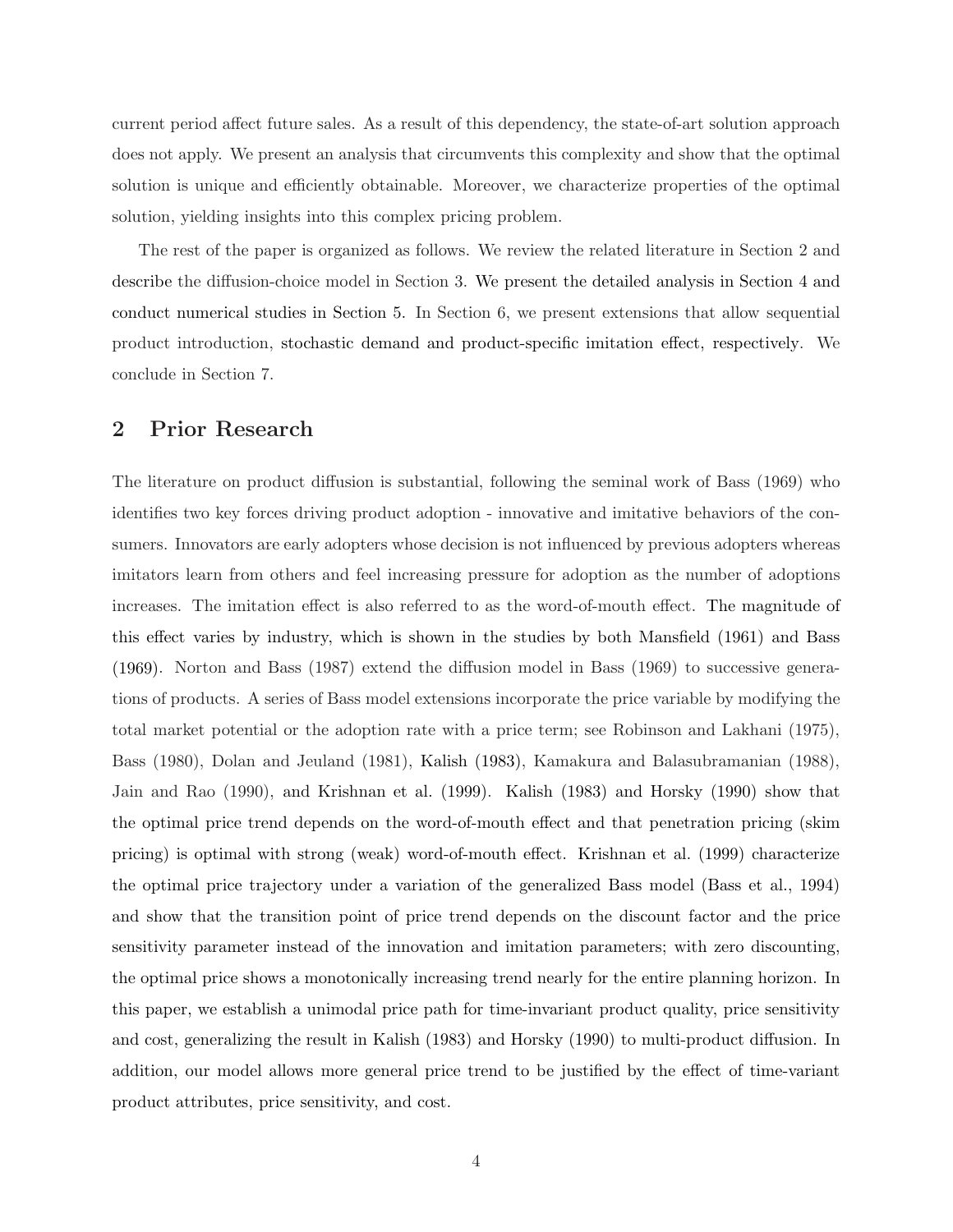More recently, Li and Huh (2012) examine pricing of a product going through diffusion assuming a linear demand-price relationship superimposed on the diffusion curve in which the effect of price does not carry through to future demand. They show that the price trend is driven by the interaction between the diffusion curve and the intertemporal change in customer price sensitivity. Our model is more flexible, capturing not only intertemporal changes in price sensitivity, but also its effect on diffusion and future sales. Shen et al. (2014) consider a new product diffusion model with supply constraints and show that the optimal price trajectory is complicated with inventory and capacity considerations: it can be bimodal under the lost sales assumption and may have up to three modes under a partial backlogging assumption. Most pricing models for product diffusion, including the aforementioned, are for a single product and those that do address more than one product are typically in a stylized setting with only two products (e.g., Bayus 1992); the primary reason is that these models become cumbersome and intractable for price optimization as the number of products increases beyond two. In contrast, we consider pricing in a multi-product diffusion with adoption decisions given by the MNL choice model and we provide a scalable algorithm to solve the problem for n products over  $T$  periods, which was unattainable with existing models. Consumer utility is a function of both product quality and price and each consumer chooses the product that maximizes his/her own utility. As a result, we are able to capture the effect not only of diffusion dynamics, but also of product attributes and the demand interactions among products. For example, we show that products with higher net quality have larger swings in sales, i.e., larger gap between peak and non-peak sales, a characteristic that prior models were not able to identify.

Several researchers integrate discrete choice models with product diffusion. Oren and Schwartz (1988) consider diffusion of a new product when each customer makes adoption decision by solving a utility maximization between the new and current product. They assume that a customer's utility depends on the uncertainty of product performance which decreases over time and show that this uncertainty and the heterogeneity in customer's risk aversion lead to a logistic growth curve. Weerahandi and Dalal (1992) propose a single-product diffusion-choice model and demonstrate with an application of the fax communication services that the model is useful for studying segmented market and the effect of marketing strategies and product features on sales. Jun and Park (1999) predict sales in the DRAM market with a multi-product diffusion-choice model. It has been later adopted in a series of applications for competing product or service offerings including DRAM (Kim et al., 2005), telephony and broadband service subscriptions (Chen and Watanabe, 2006), largescreen TVs (Lee et al., 2006), and home networking technologies (Lee et al., 2008). We study a firm's pricing decisions under such diffusion-choice models and explore how the diffusion dynamics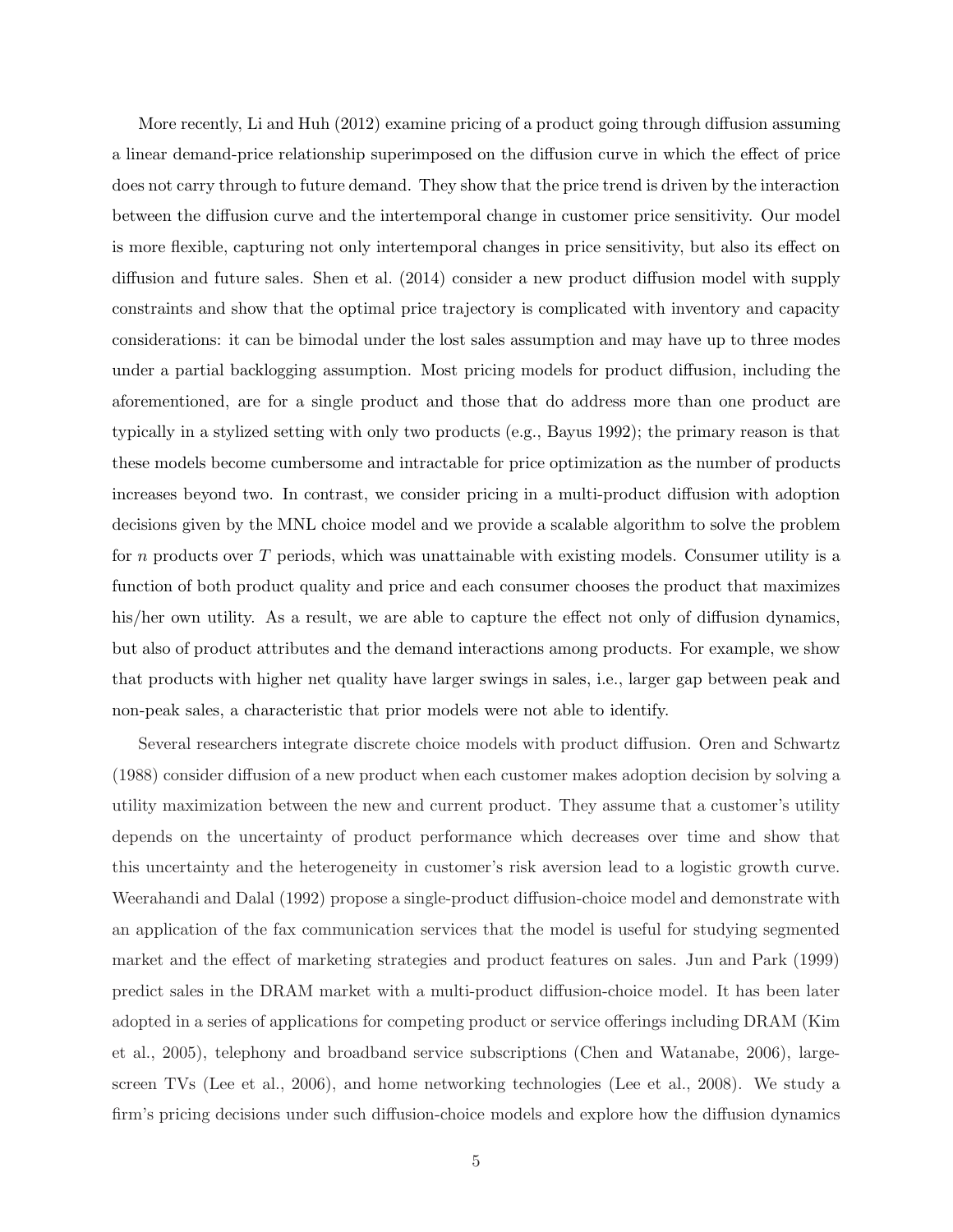play into the pricing decisions and vice versa.

One stream of related work extends the MNL model to include network effect in which the customers' utility for consuming a product depends on the total consumption level of the product. Miyao and Shapiro (1981) examine situations in which the network effect can be positive, negative, or zero and establish existence of a steady state equilibrium in which the choice probability of each product equals the actual consumption proportion of each product. Wang and Wang (2016) consider assortment planning under this endogenized MNL model. Du et al. (2016) study the pricing problem when this network effect is a linear function of the total consumption and show an interesting feature of the optimal prices in which one product has a low price whereas all other products are priced higher at a common price. While the steady-state description of the network effect encompasses the idea that choices are affected by total consumption, it does not fully capture the dynamics of product diffusion, which usually do not reach a steady state but exhibit a timevarying demand pattern. In contrast, we consider diffusion-choice models that explicitly model the diffusion dynamics and we characterize the optimal price behaviors throughout the diffusion cycle.

Our paper also builds upon advances in price optimization under the family of logit choice models. Hanson and Martin (1996) pioneer this research and show that the profit function under the MNL model is non-concave in prices. Dong et al. (2009) and Song and Xue (2007) prove concavity with respect to the choice probability vector under the MNL model. Li and Huh (2011) extend the concavity result to the nested Logit model for symmetric within-nest price sensitivities and Gallego and Wang (2014) identify a more general condition for a unique solution. Davis et al. (2014) and Rayfield et al. (2015) propose methods for optimizing prices under the nested logit model with price constraints. Huh and Li (2015) and Li et al. (2015) examine multi-level nested logit models. More recently, Wang and Sahin (2017) consider the impact of switching cost on the assortment and pricing decisions under MNL. Li and Webster (2017) present solution approaches for pricing under the paired combinatorial logit (PCL) and the cross-nested logit models. Zhang et al. (2018) study pricing under the broader class of Generalized Extreme Value (GEV) models. In this paper, we extend this literature and demonstrate how diffusion dynamics influence the profit function and the optimal prices and sales of products that form a MNL choice set.

### 3 Model

Figure 1 illustrates consumer choices in a multi-product diffusion, generalizing the single-product adoption in Weerahandi and Dalal (1992, Figure 1). We assume that the market starts with a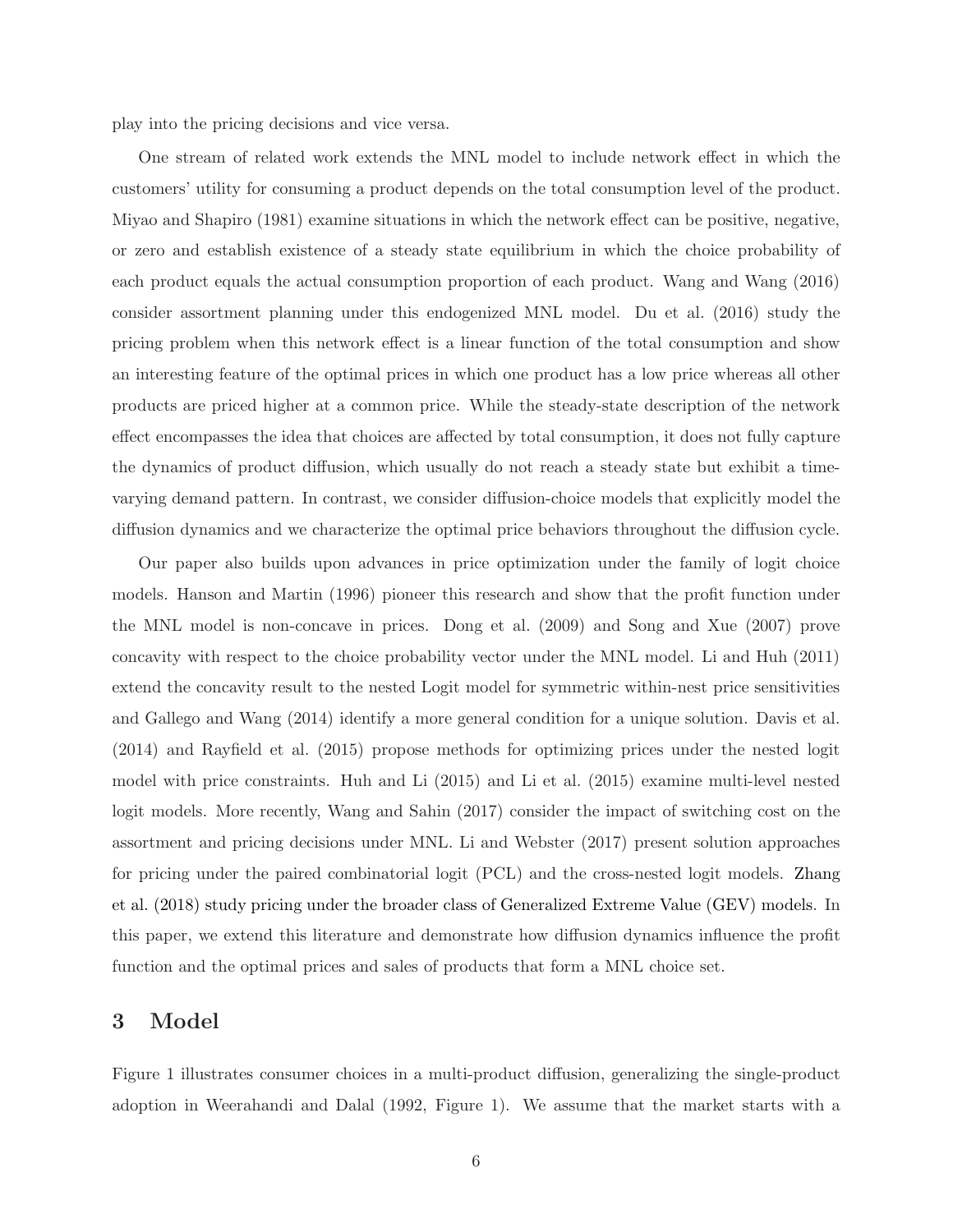certain potential pool of customers. The occurrence of a sale for a particular product  $i$  results from two sequential events: first, a purchase occasion arises for a potential customer; second, the customer chooses product i among the set of available options (including the no-purchase option). As in Weerahandi and Dalal (1992), we assume that each customer purchases a single unit. The rate at which purchase occasions arise is driven by two forces: (i) the innovation effect which may depend on the firm's efforts in advertising and promotion but not on the current adoption level, and (ii) the imitation effect which depends on how many customers have already made a purchase. Once a customer decides to make a purchase, he/she drops out of the potential customer population and enters the adopter population which influences future sales through the imitation effect; if a customer decides not to purchase anything, he/she stays in the potential customer population and may become a future adopter.



Figure 1: Choice Decision in Product Diffusion.

The conceptual model and assumptions are the same as the Weerahandi-Dalal model, with the binary logit choices extended to multinomial logit choices. Likewise, the model and assumptions are also the same as the Jun-Park model with the addition of word-of-mouth (i.e., the dashed arrow connection in Figure 1). Both models have been tested and applied empirically in the marketing and economics literature with proven validity and merits, but neither has been studied in a normative prescriptive decision context. In this paper, we adopt their conceptual model and assumptions to study the pricing decision in a multi-product diffusion. Given the empirical practicality and scalability of the model, it offers greater advantage than other multi-product diffusion models that are either too stylized for practical decision support (such as Bayus (1992)) or too complex to be tractable and scalable (such as Norton and Bass (1987)).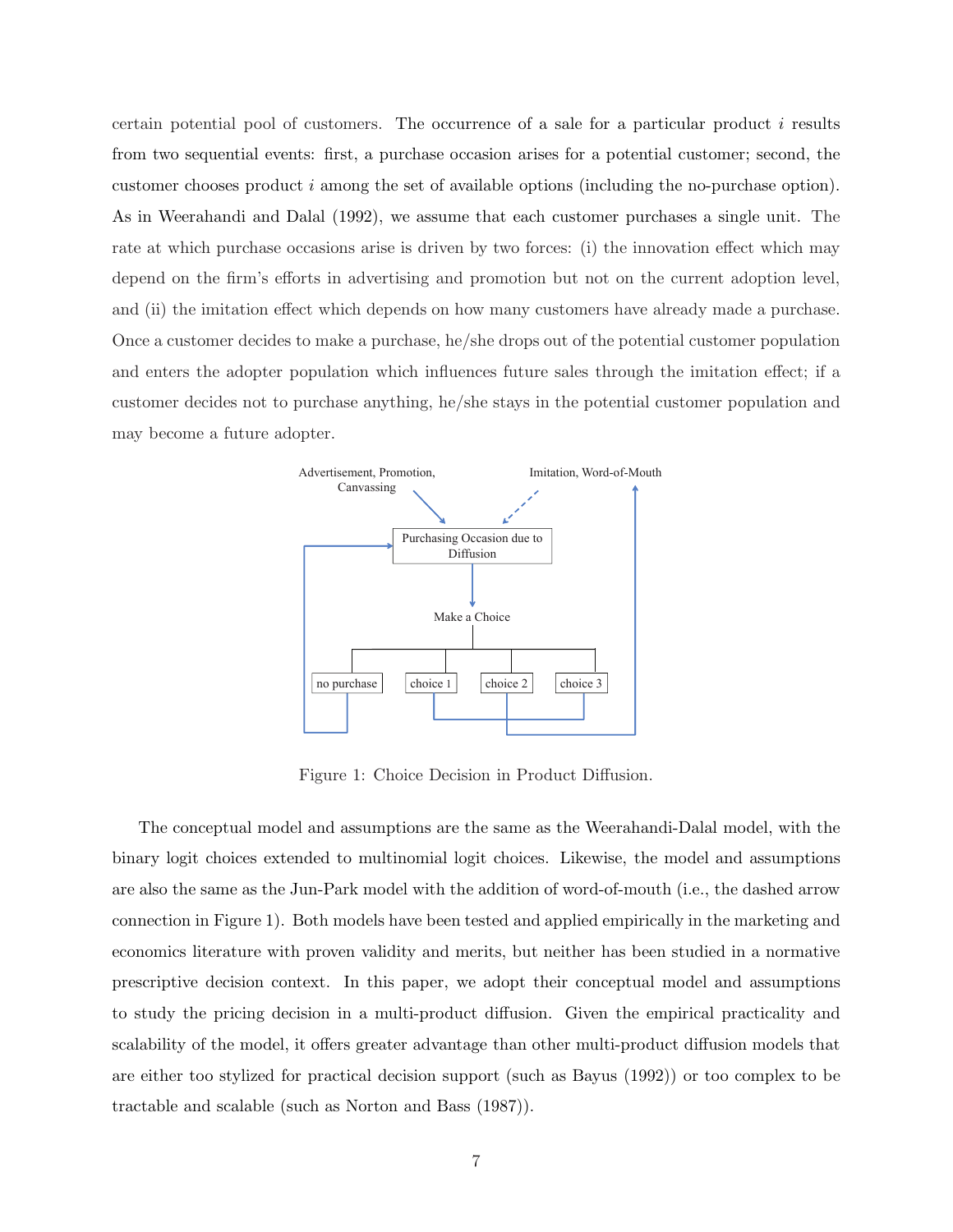Consider a firm selling n products concurrently and maximizing profit within a given planning horizon of T time periods. Define M as the total market potential. Let  $Z_{it}$  be the sales of product i in period t and  $Y_t$  be the cumulative sales (including all products) by the end of period t. Thus

$$
Y_t = \sum_{s=1}^t \sum_{i=1}^n Z_{is} \ . \tag{1}
$$

Let the utility of acquiring product i in period t at price  $p_{it}$  be given by  $a_{it} - b_t p_{it} + \epsilon_{it}$ , where  $a_{it}$ stands for the quality of the product at period t,  $b_t$  is the time-dependent price sensitivity, and  $\epsilon_{it}$ is a random noise term that is of Gumbel distribution. Here, quality is a measure of attractiveness of the product based on its non-price attributes and features. In addition, we normalize the utility of no purchase in each period to zero.

Following the Weerahandi-Dalal model, we consider both the innovation and imitation dynamics in product adoption. In particular, the number of customers facing a purchase decision in period t depends on the size of the remaining market potential,  $(M - Y_{t-1})$ , and on a fractional rate  $(\alpha + \beta Y_{t-1})$  which we interpret as the fraction of customers in the remaining market potential who will face a purchase occasion. The linear dependency on the size of adopter population is a basic assumption in Bass (1969) and nearly all its extensions. As in Bass (1969), we assume that the time unit is chosen such that  $(\alpha + \beta Y_{t-1}) \in [0,1]$  for  $Y_{t-1} \in [0,M], t = 1,2,\ldots,T$ , with  $\alpha > 0$  signifying the intensity of the innovation effect and  $\beta > 0$  the intensity of the imitation effect ( $\alpha$  denotes the portion of customers whose interest is not affected by the current number of adopters, and  $\beta Y_{t-1}$ denotes the portion of customers whose interest is influenced by those who have already made a purchase, i.e., the two terms represent the innovators and the imitators respectively). Therefore, the demand for product  $i$  in period  $t$  is given by

$$
Z_{it} = (M - Y_{t-1})(\alpha + \beta Y_{t-1})q_{it}, \quad i = 1, ..., n
$$
\n(2)

where 
$$
q_{it} = \frac{\exp(a_{it} - b_t p_{it})}{1 + \sum_{j=1}^n \exp(a_{jt} - b_t p_{jt})}
$$
(3)

is the purchase probability given by the MNL choice model. We denote the no-purchase probability in period  $t$  with

$$
q_{0t} = \frac{1}{1 + \sum_{j=1}^{n} \exp(a_{jt} - b_t p_{jt})}.
$$

Following Weerahandi and Dalal (1992), we let  $\alpha$  and  $\beta$  be constants while incorporating the effect of product quality and price into the logit choice probability given in equation (3). In this paper, we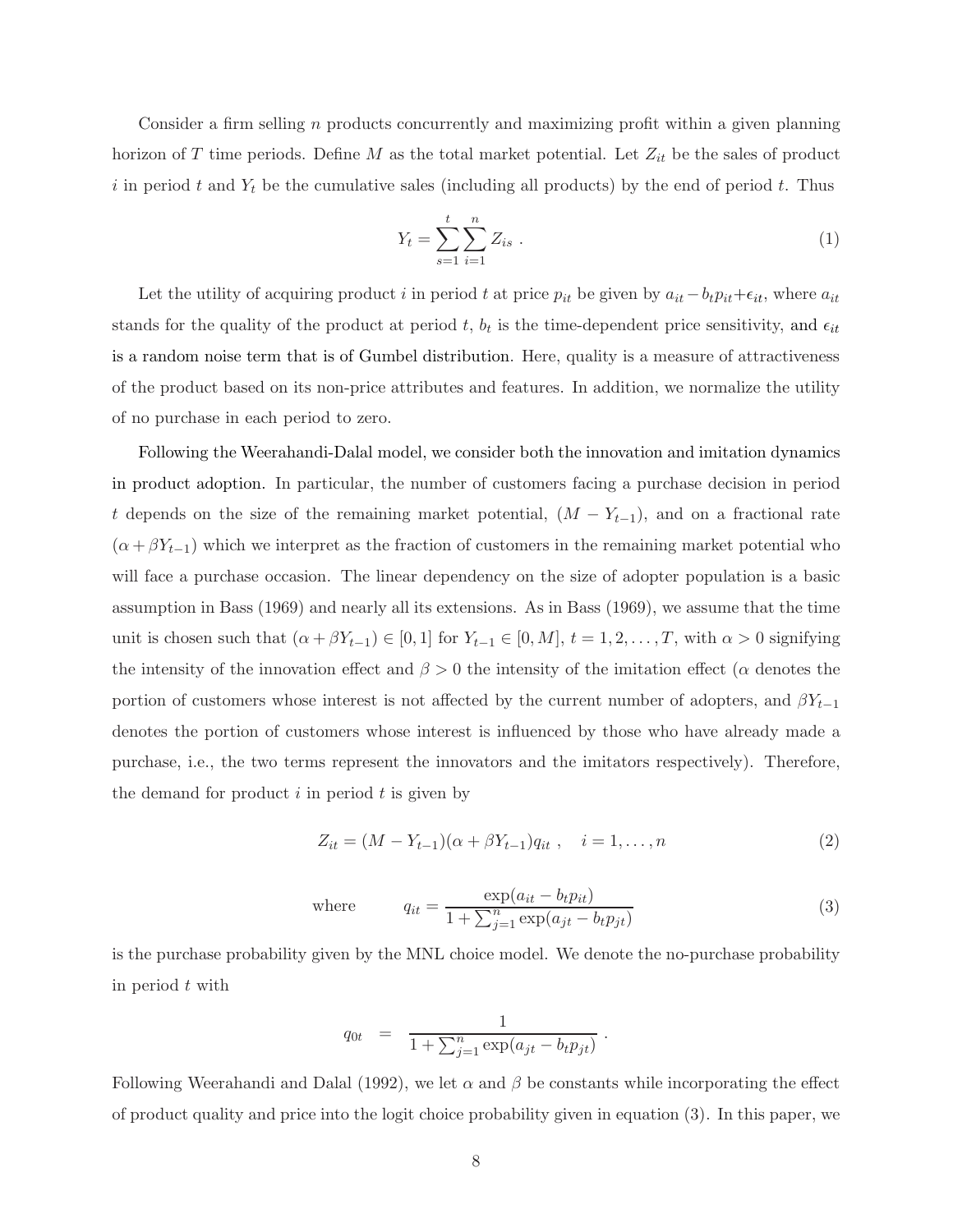consider the expected demand and optimize the firm's profit based on the expected demand given in (2) and we assume ample supply, both of which are simplifications commonly adopted in the diffusion pricing literature (e.g., Kalish 1983; Horsky 1990; Bayus 1992). We examine a dynamic pricing problem based on stochastic adoption in an extension.

The firm's price optimization problem is given by

$$
\max_{\substack{p_{it},\\i=1,\dots,n,\\t=1,\dots,T}} \sum_{t=1}^{T} \sum_{i=1}^{n} (p_{it} - c_{it}) Z_{it}
$$

where  $c_{it}$  is the cost of product i in period t. This problem formulation generalizes both the Jun-Park model and the Weerahandi-Dalal model. Specifically, the special case of  $\alpha = 1, \beta = 0$  leads to the Jun-Park model and the special case of  $n = 1$  leads to the Weerahandi-Dalal model.

From equations (1) and (2), we can derive

$$
M - Y_t = (M - Y_{t-1}) \left[ 1 - (\alpha + \beta Y_{t-1}) \sum_{i=1}^n q_{it} \right], \qquad (4)
$$

$$
\alpha + \beta Y_t = (\alpha + \beta Y_{t-1}) \left[ 1 + \beta (M - Y_{t-1}) \sum_{i=1}^n q_{it} \right]. \tag{5}
$$

Define  $H_t := M - Y_{t-1}$  and  $F_t := \alpha + \beta Y_{t-1}$  for  $t = 1, \ldots, T$ . Then

$$
H_t = H_{t-1} \left( 1 - F_{t-1} \sum_{i=1}^n q_{i,t-1} \right) , \qquad (6)
$$

$$
F_t = F_{t-1} \left( 1 + \beta H_{t-1} \sum_{i=1}^n q_{i,t-1} \right), \qquad (7)
$$

and sales of product  $i$  in period  $t$  can be rewritten as

$$
Z_{it} = F_t H_t q_{it} \tag{8}
$$

We observe in equations (3)-(8) that more attractive products obtain higher  $q_{it}$  values and contribute more to the word-of-mouth effect; for the same reason, they also benefit more from the word-of-mouth effect than the less attractive products.

Note that  $H_t = M - Y_{t-1}$  represents the remaining market potential, and  $F_t = \alpha + \beta Y_{t-1}$ represents the fraction of customers in the remaining market potential that will face a purchase occasion; so we refer to  $F_t$  as the *diffusion intensity*. We can then interpret  $F_tH_t$  as the number of customers facing a purchase decision at time t. The recursions in equations  $(6)$  and  $(7)$  indicate how the market potential and diffusion intensity evolve over time. The market potential monotonically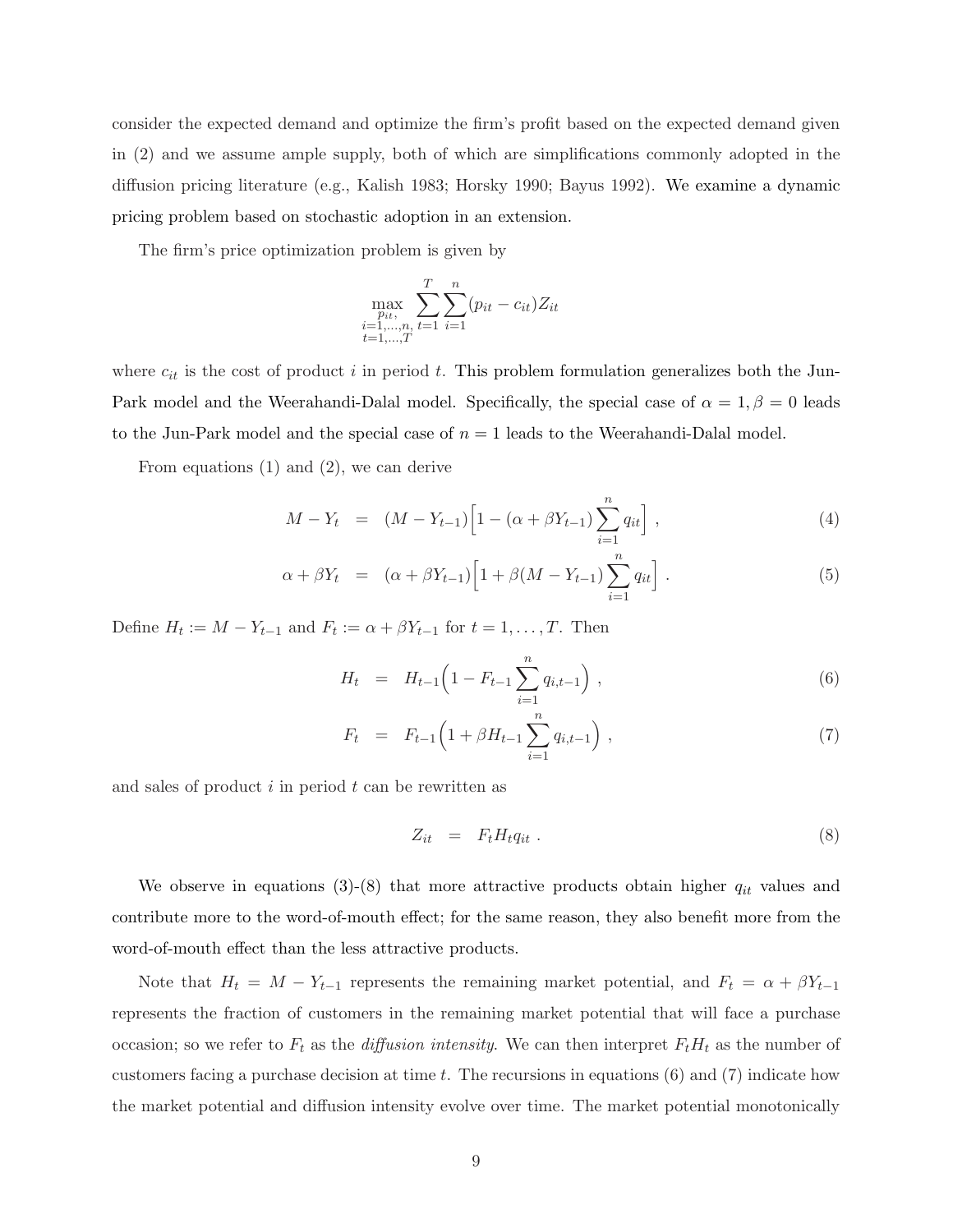decreases each period, which is reflected in the multiplicative term  $(1 - F_{t-1} \sum_{i=1}^{n} q_{it-1})$ , where  $F_{t-1} \sum_{i=1}^{n} q_{it-1}$  signifies the proportion of customers who have made a purchase in period  $t-1$ . Since  $(1 - F_{t-1} \sum_{i=1}^{n} q_{it-1}) \in [0, 1]$ , we refer to it as the *shrinkage factor* of the market potential from period  $t - 1$  to t. Similarly, the diffusion intensity  $F_t$  monotonically increases each period due to the imitation effect, as reflected by the term  $(1 + \beta H_{t-1} \sum_{i=1}^{n} q_{it-1})$ ; this term is greater than 1 and we refer to it as the amplification factor of the diffusion intensity.

The original single-product Bass diffusion model is fully parameterized with  $\alpha$  and  $\beta$ , and sales reach peak volume when the multiplicative product of the remaining market potential  $H_t$  and the diffusion intensity  $F_t$  reaches its maximum. In the diffusion-choice model, however, sales of each product are also affected by quality  $a_{it}$  and prices  $p_{it}$  of all products through the MNL model, and such dependencies are then carried through to future periods through  $H_t$  and  $F_t$  values. These dynamics may shift the sales of each product differently. Therefore, the price of each product at any given time has complex rippling effect on the diffusion of this and other products.

### 4 Optimal Pricing Solution

Let  $\pi_{it}$  be the profit of product i in period t and define the profit-to-go,  $J_t$ , as

$$
J_{t} = \max_{\substack{p_{is}, \\ i=1,\cdots,n; \\ s=t,\ldots,T}} \sum_{s=t}^{T} \sum_{i=1}^{n} \pi_{is} .
$$
 (9)

From equation (8),

$$
\pi_{it} = (p_{it} - c_{it})Z_{it} = F_t H_t (p_{it} - c_{it}) q_{it} \text{ and}
$$
  
\n
$$
J_t = \max_{\substack{p_{is}, \\ p_{is}, \\ s=t, ..., T}} \sum_{s=t}^{T} \sum_{i=1}^{n} F_s H_s (p_{is} - c_{is}) q_{is} .
$$

Rewrite the price  $p_{it}$  as a function of the purchase probability vector  $\mathbf{q}_t = (q_{1t}, q_{2t}, ..., q_{nt})$ 

$$
p_{it}(\mathbf{q}_t) = \frac{1}{b_t} \left( a_{it} - \log q_{it} + \log q_{0t} \right) \tag{10}
$$

where  $q_{0t} = 1 - \sum_{i=1}^{n} q_{it}$ . Subsequently,

$$
J_t = \max_{\substack{q_{it} \in [0,1], \\ i=1,\cdots,n}} \left[ F_t H_t \sum_{i=1}^n (p_{it}(\mathbf{q}_t) - c_{it}) q_{it} + J_{t+1} \right], \qquad (11)
$$

where  $J_{T+1} = 0$ . The first term on the right side of equation (11) is the current-period profit and the second term is the profit-to-go from the next period onward. We use the purchase probability vector  $\mathbf{q}_t$  as the decision variable for the ease of both notation and derivation.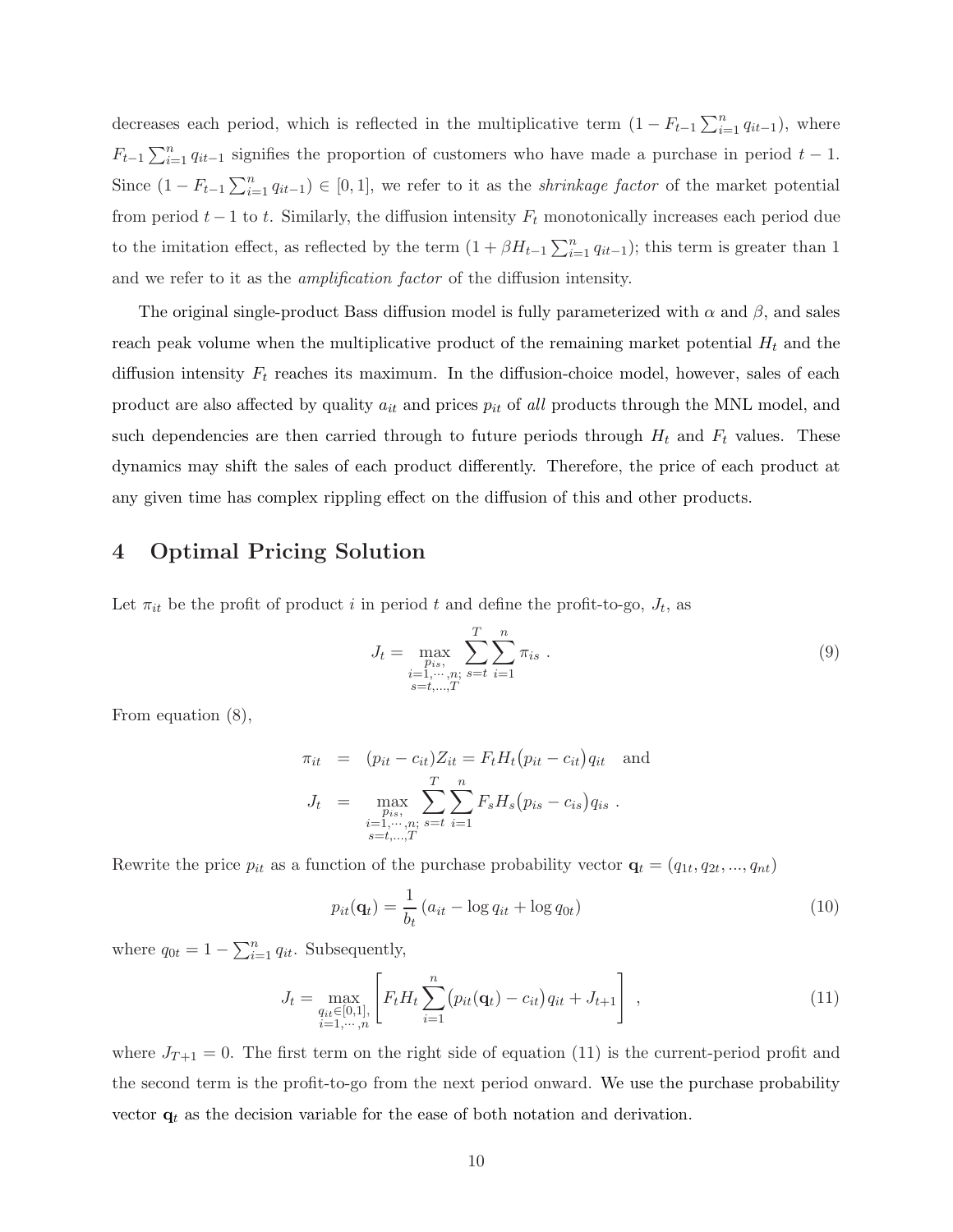Define  $G_{T+1} := 0$  and

$$
G_t(H_t, F_t, \mathbf{q}_t) := \sum_{i=1}^n (p_{it}(\mathbf{q}_t) - c_{it}) q_{it}
$$
  
+ 
$$
\left(1 - F_t \sum_{i=1}^n q_{it}\right) \left(1 + \beta H_t \sum_{i=1}^n q_{it}\right) G_{t+1}^*(H_{t+1}, F_{t+1}) \text{ for } t \leq T \quad (12)
$$

where

$$
G_t^*(H_t, F_t) = \max_{\mathbf{q}_t} G_t(H_t, F_t, \mathbf{q}_t) .
$$
 (13)

Note that both  $H_{t+1}$  and  $F_{t+1}$  are functions of  $q_t$  (see equations (6) and (7)) and thus depend on the decision variables in period t. The product  $(1 - F_t \sum_{i=1}^n q_{it}) (1 + \beta H_t \sum_{i=1}^n q_{it})$  is equal to  $F_{t+1}H_{t+1}$  $\frac{F_tH_t}{F_tH_t}$ , namely, the ratio of the number of customers facing a purchase occasion in period  $t+1$ to that in period t. Therefore, from (11) and the definition of  $\hat{G}^*_t$ , the value-to-go  $J_t$  as defined in equation (11) is equivalent to

$$
J_t(H_t, F_t) = F_t H_t G_t^*(H_t, F_t) \tag{14}
$$

Hence, to solve the optimal prices, it suffices to solve (13).

Before we proceed, it is useful to interpret  $G_t$ . Recall that  $F_t H_t$  represents the number of customers facing a purchase decision at time t. From  $(14)$ ,  $G_t$  measures the expected profit "amortized" over the current number of customers facing purchase decisions, which includes potential profit from this customer and those that he/she will influence through word-of-mouth. The first term in equation (12) signifies the expected period-t profit from a customer who faces a purchase decision in this period; the second term is the expected future profit amortized over the the number of customers who face a purchase decision now. The price decision in period  $t$ , therefore, affects the immediate profit in this period and affects future profit through its impact on the remaining market potential  $H_{t+1}$  and on the diffusion intensity  $F_{t+1}$ . Since the relationship is recursive, decision on  $q_t$ affects not only  $G_{t+1}^*$ , but also  $G_{t+2}^*$  through  $F_{t+2}$  and  $H_{t+2}$ ,  $G_{t+3}^*$  through  $F_{t+3}$  and  $H_{t+3}$ , and so on. This leads to a complex dependency that is polynomial and does not appear to provide a clear path for characterization. In this paper, we present a novel solution approach that circumvents this complexity. Using this approach, we are able to show not only that the profit optimization has a unique price solution, but also that the solution can be efficiently obtained and the optimal price trend can be analytically characterized. In the following, we present in detail the necessary steps leading to this characterization.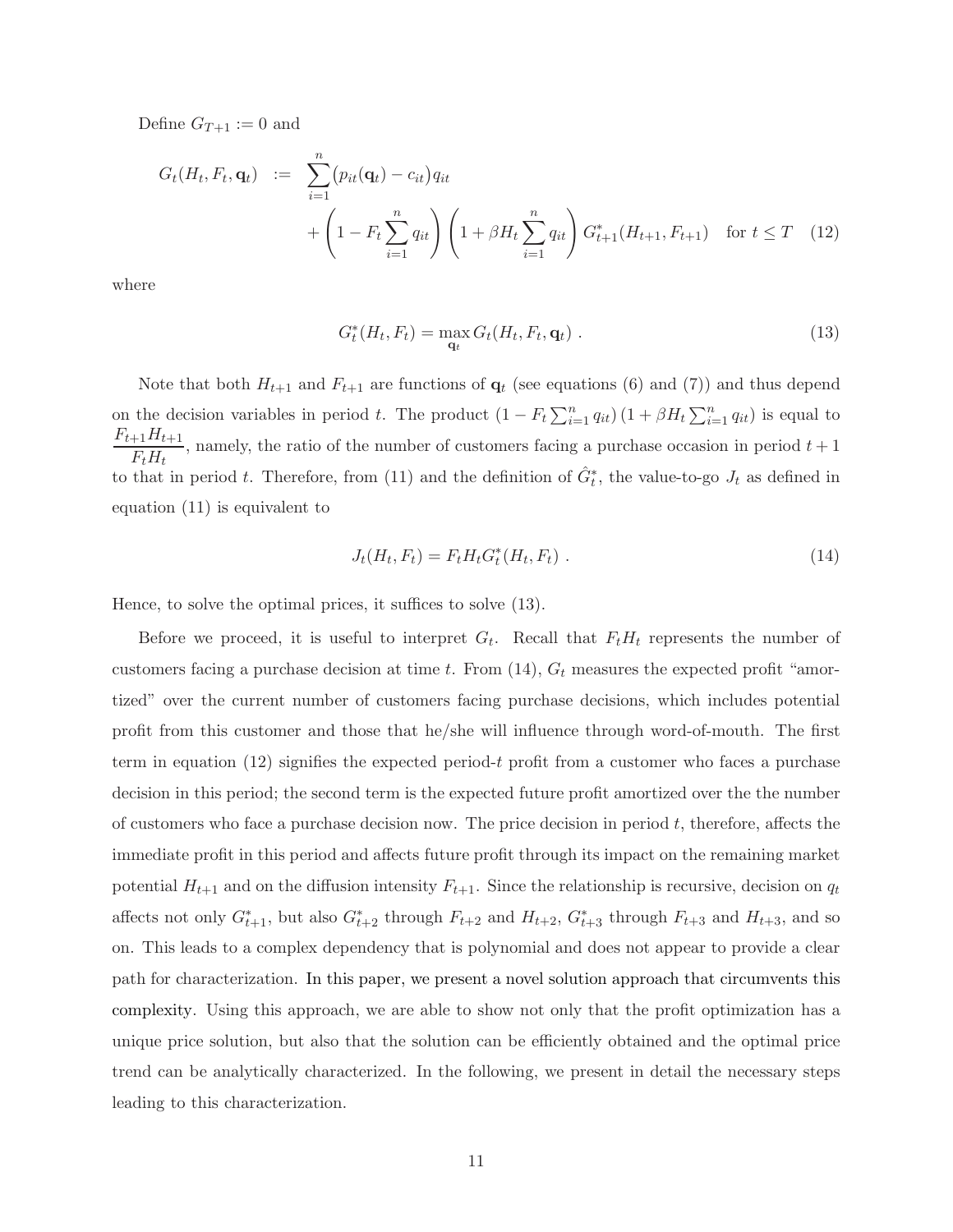### 4.1 Reduction of the Choice Probability Vector  $q_t$  to a Single Variable  $\theta_t$

Given the relationships in  $(12)$ , it should be clear that the choice of optimal prices in period t depends on previous price decisions,  $\{p_s\}_{s=1,\dots,t-1}$ , only through  $F_t$  and  $H_t$ . Further, the definitions of  $F_t$  and  $H_t$  imply

$$
F_t = \alpha + \beta (M - H_t) ,
$$

hence we view  $F_t$  as a linear function of  $H_t$  and rewrite (12) and (13) as

$$
G_t(H_t, \mathbf{q}_t) := \sum_{i=1}^n (p_{it}(\mathbf{q}_t) - c_{it}) q_{it}
$$
  
+ 
$$
\left(1 - F_t(H_t) \sum_{i=1}^n q_{it}\right) \left(1 + \beta H_t \sum_{i=1}^n q_{it}\right) G_{t+1}^*(H_{t+1}(H_t, \mathbf{q}_t))
$$

where 
$$
p_{it}(\mathbf{q}_t) = \frac{1}{b_t} \left( a_{it} - \log \frac{q_{it}}{1 - \sum_{j=1}^n q_{jt}} \right)
$$
,  
\n $F_t(H_t) = \alpha + \beta(M - H_t)$ ,  
\n $H_{t+1}(H_t, \mathbf{q}_t) = H_t \left( 1 - F_t(H_t) \sum_{i=1}^n q_{it} \right)$  and  
\n $G_t^*(H_t) = \max_{q_{it} \in [0,1], i=1,...,n} G_t(H_t, \mathbf{q}_t)$ .

For notation brevity, we suppress the function arguments of  $F_t(H_t)$ ,  $H_{t+1}(H_t, q_t)$ ,  $G_t(H_t, q_t)$  and  $G_t^*(H_t)$  where there is no ambiguity, and write them as  $F_t$ ,  $H_{t+1}$ ,  $G_t$  and  $G_t^*$  for the remainder of the paper.

Take the first-order partial derivative of  $G_t$  with respect to  $q_{it}$  and set it to zero to obtain a necessary condition for optimality:

$$
p_{it}(\mathbf{q}_t) - c_{it} - \frac{1}{b_t} = \sum_{i'=1}^n \frac{q_{i't}}{b_t (1 - \sum_{j=1}^n q_{jt})} + (F_{t+1} - \beta H_{t+1}) G_{t+1}^* + F_{t+1} H_{t+1} \frac{d G_{t+1}^*}{d H_{t+1}}.
$$
(15)

where we use the relationships in  $(6)$  and  $(7)$  to simplify the expression (see the online appendix for the proof of  $(15)$ ).

Note that the right hand side of the above is independent of the index  $i$ , which implies that, at optimality, there exists  $\theta_t$  such that  $p_{it} - c_{it} - \frac{1}{b_t} = \theta_t$  for all i. That is, the optimal markup is symmetric across products, which generalizes the "equal-adjusted-markup" property in Gallego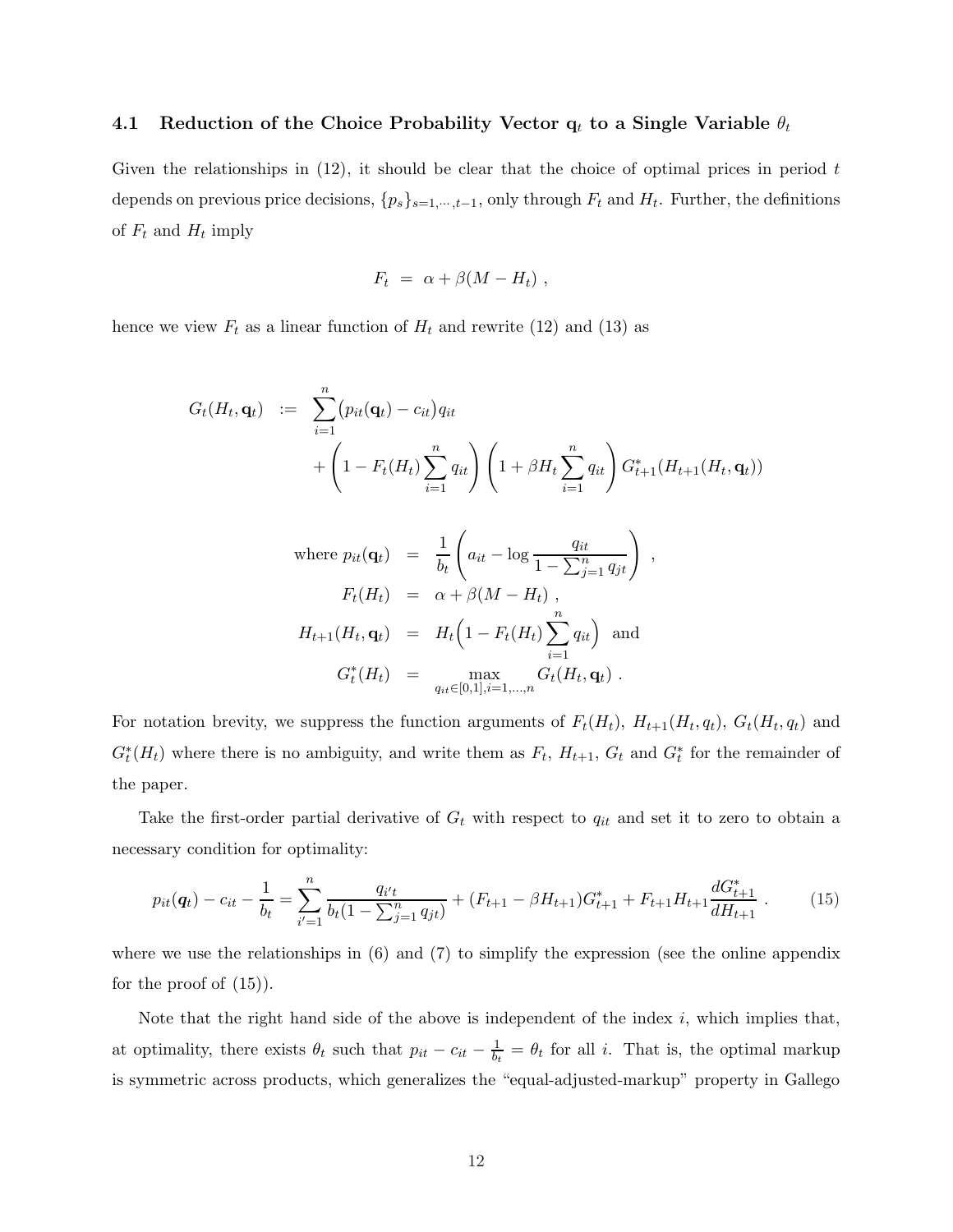and Wang (2014) to the multi-period diffusion setting. This observation can simplify the problem. In particular, we express the price and choice probability as functions of  $\theta_t$ 

$$
p_{it}(\theta_t) = \theta_t + c_{it} + \frac{1}{b_t} \,, \tag{16}
$$

$$
q_{it}(\theta_t) = \frac{\exp(a_{it} - 1 - b_t \theta_t - b_t c_{it})}{1 + \sum_{j=1}^n \exp(a_{jt} - 1 - b_t \theta_t - b_t c_{jt})},
$$
\n(17)

and consider a revised optimization problem over  $\theta_t, t = 1, \ldots, T$ . We rewrite  $G_t(H_t, \mathbf{q}_t)$  as

$$
\tilde{G}_t(H_t, \theta_t) = \sum_{i=1}^n (p_{it}(\theta_t) - c_{it}) q_{it}(\theta_t) + \left(1 - F_t(H_t) \sum_{i=1}^n q_{it}(\theta_t)\right) \left(1 + \beta H_t \sum_{i=1}^n q_{it}(\theta_t)\right) \tilde{G}_{t+1}^*(H_{t+1})
$$
\n(18)

where 
$$
H_{t+1} = H_t \left( 1 - F_t(H_t) \sum_{i=1}^n q_{it}(\theta_t) \right)
$$
, (19)

$$
\tilde{G}_t^*(H_t) = \max_{\theta_t} \tilde{G}_t(H_t, \theta_t) . \tag{20}
$$

Hence, we have reduced an n-dimension optimization in each period  $t$  to a 1-dimension problem. Nonetheless, the longitudinal complexity is still prohibitive. In the next step, we establish a connection between the optimal  $\theta_t$  values of two adjacent time periods, which forms a crucial building block of our solution approach.

### 4.2 Relationship between  $\theta_t$  and  $\theta_{t-1}$  at Optimality

With the transformation of the choice probability vector to a single variable  $\theta_t$ , the first-order necessary condition of optimality becomes

$$
\theta_t = \sum_{i=1}^n \frac{q_{it}(\theta_t)/q_{0t}(\theta_t)}{b_t} + (F_{t+1} - \beta H_{t+1})\tilde{G}_{t+1}^* + F_{t+1}H_{t+1}\frac{d\tilde{G}_{t+1}^*}{dH_{t+1}}
$$
(21)

where  $q_{0t}(\theta_t) = 1 - \sum_{i=1}^n q_{it}(\theta_t)$ . Note  $q_{it}/q_{0t} = e^{a_{it}-1-b_t c_{it}-b_t \theta_t}$  and define

$$
r_t(\theta_t) := \theta_t - \sum_{i=1}^n \frac{e^{a_{it}-1-b_t c_{it}-b_t \theta_t}}{b_t},
$$
  

$$
\Lambda_t := F_t H_t \frac{d\tilde{G}_t^*}{dH_t}.
$$

Then the first-order condition is equivalent to

$$
r_t(\theta_t) = (F_{t+1} - \beta H_{t+1})\tilde{G}_{t+1}^* + \Lambda_{t+1} , \quad t \le T . \tag{22}
$$

This transformed first-order condition for the period  $t$  decision of  $\theta_t$  reveals a clear balance between the marginal impact on current (i.e., left side of (22)) and future (i.e., right side of (22)) periods.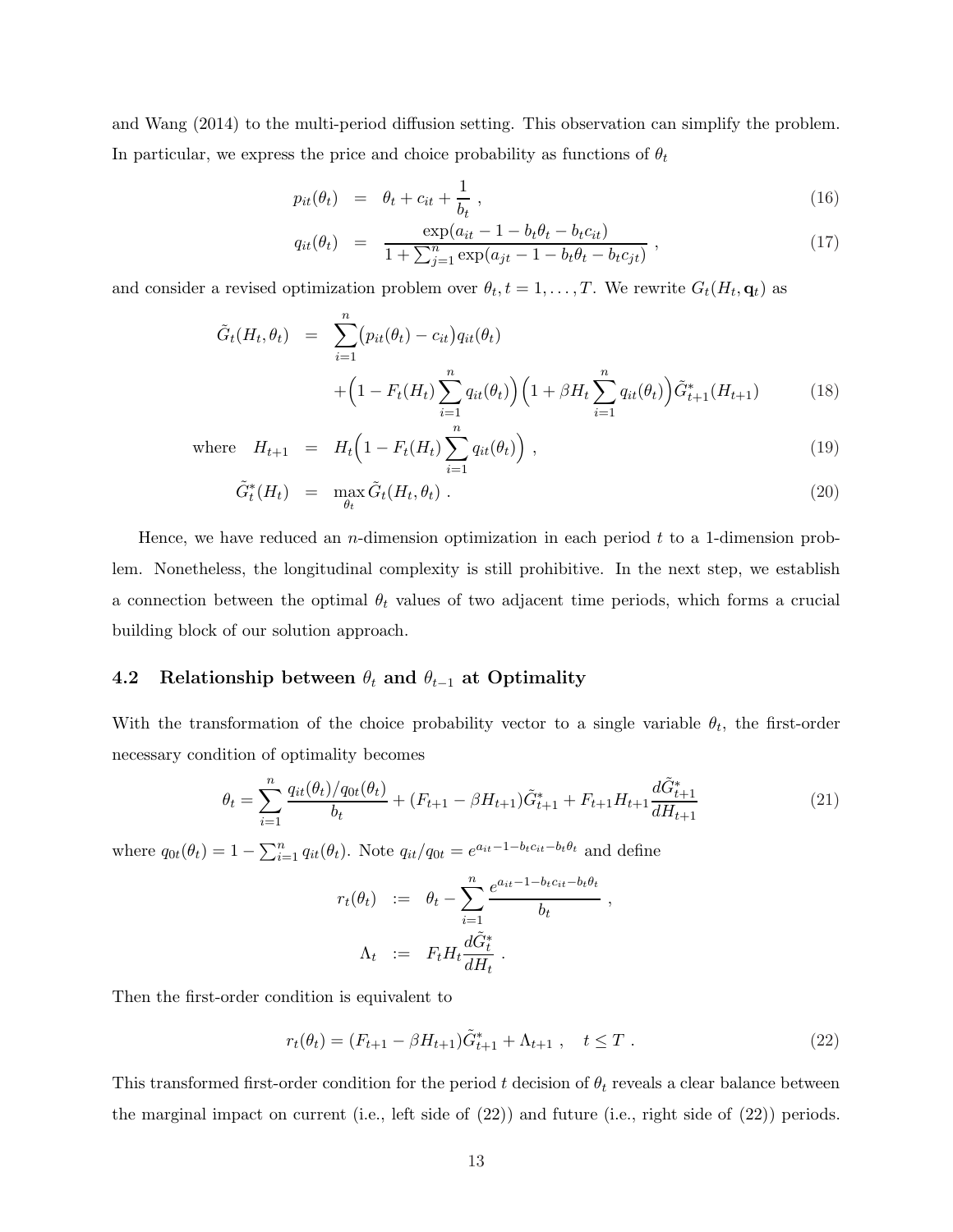In a myopic single-period decision setting, only  $r_t(\theta_t)$  is relevant and the optimal decision solves  $r_t(\theta_t) = 0$ . With future periods in consideration, it is necessary to quantify the values of  $(F_{t+1} \beta H_{t+1}$ ) $\tilde{G}_{t+1}^* + \Lambda_{t+1}$ . A direct quantification is impractical due to the high computation load, the difficulty of computing the derivative  $\frac{d\tilde{G}^*_{t+1}}{dH_{t+1}}$ , and the fact that it is unclear whether the optimal solution of  $\theta_t$  is even uniquely identifiable. Instead, by connecting the optimal values of  $\theta_t$  with that of its adjacent period, we can establish uniqueness of the optimal solution and also dramatically reduce the complexity of the problem.

To accomplish this, we make use of two recursive relationships. Substituting (16) into (18) yields

$$
\tilde{G}_t^*(H_t) = \theta_t \sum_{i=1}^n q_{it} + \sum_{i=1}^n \frac{q_{it}}{b_t} + \frac{F_{t+1}}{F_t} \frac{H_{t+1}}{H_t} \tilde{G}_{t+1}^*(H_{t+1}). \tag{23}
$$

In addition, we can show that

$$
\Lambda_t = \left(\frac{F_{t+1}}{F_t} + \frac{H_{t+1}}{H_t}\right)(F_{t+1} - F_t)\tilde{G}_{t+1}^* + \left(\frac{F_{t+1}}{F_t} + \frac{H_{t+1}}{H_t} - 1\right)\Lambda_{t+1}.
$$
\n(24)

(Derivation of (24) appears in the online appendix.)

From the recursive relationships in  $(23)$  and  $(24)$ , as well as the first order condition in  $(22)$ , we establish a connection between the optimal solutions of two adjacent time periods.

**Lemma 1.** Let  $\theta_t^*$  and  $\theta_{t-1}^*$  be the optimal solution at time t and t – 1 respectively for  $t = 2, ..., T$ . Then

$$
r_{t-1}(\theta_{t-1}^*) - r_t(\theta_t^*) = (F_t - \beta H_t) \sum_{i=1}^n \frac{e^{a_{it} - 1 - b_t c_{it} - b_t \theta_t^*}}{b_t}.
$$

The relationship in Lemma 1 is much simpler and easier to quantify than the first-order condition (22). It is not only crucial for establishing uniqueness of the optimal solution and efficiently solving for it, but also useful for characterizing the optimal price trend, as we show in the next two subsections.

### 4.3 Uniqueness and Solution Algorithm

It is clear from the problem formulation in (18)-(20) that the optimal  $\theta_t$  is a function of the remaining market potential at period t,  $H_t$ . Let  $\theta_t^*(H_t)$  solve the optimization in (18)-(20) for any given  $H_t$ . Rewrite the relationship in Lemma 1 as

$$
r_{t-1}(\theta_{t-1}^*) = r_t(\theta_t^*) + (F_t - \beta H_t) \sum_{i=1}^n \frac{e^{a_{it} - 1 - b_t c_{it} - b_t \theta_t^*}}{b_t} \,. \tag{25}
$$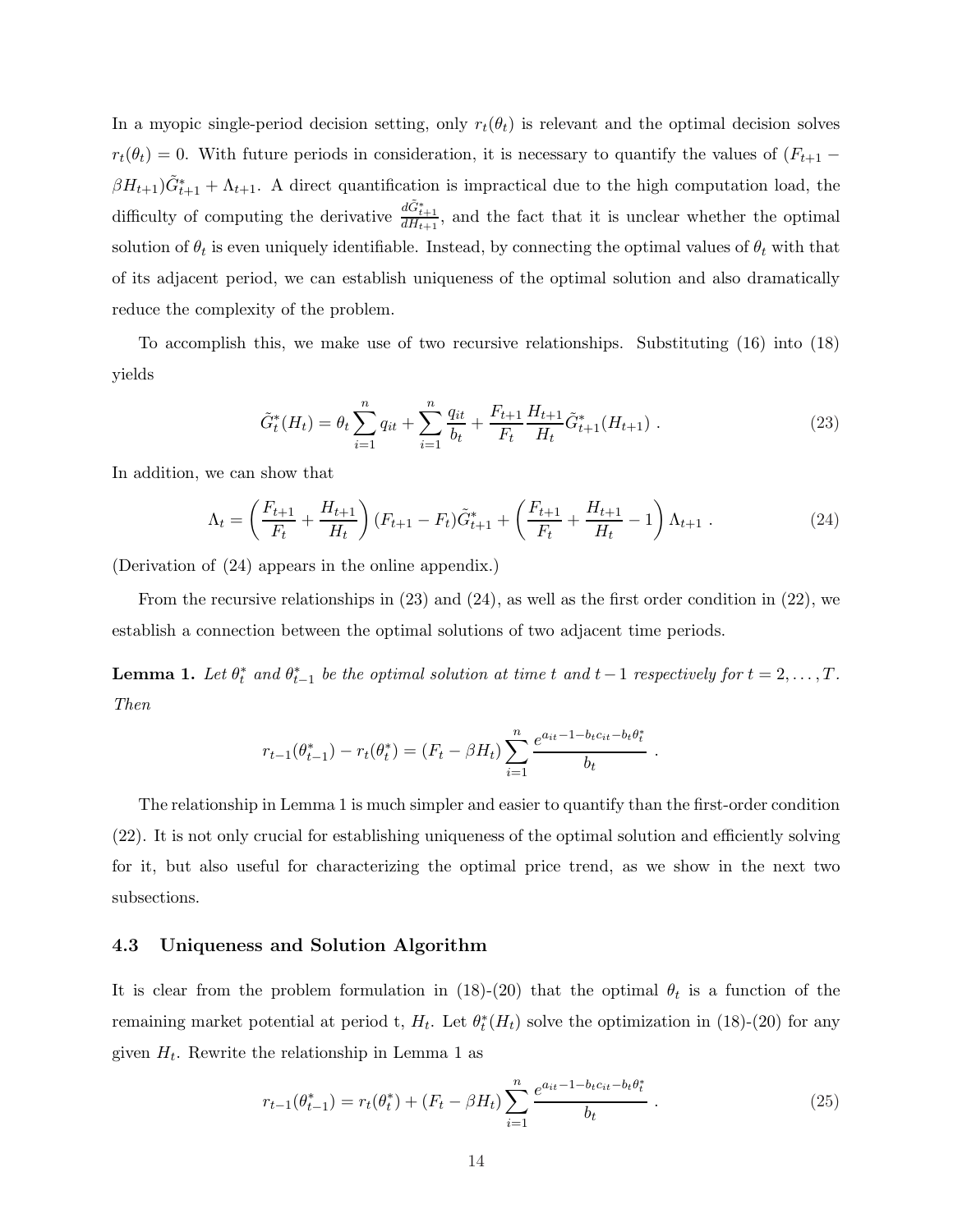We express the right side of  $(25)$  as a function of  $H_t$  and define

$$
g_t(H_t) := r_t(\theta_t^*(H_t)) + (F_t(H_t) - \beta H_t) \sum_{i=1}^n \frac{e^{a_{it} - 1 - b_t c_{it} - b_t \theta_t^*(H_t)}}{b_t}
$$

From (19),  $H_t = H_{t-1} \left( 1 - F_{t-1}(H_{t-1}) \sum_{i=1}^n q_{i,t-1}(\theta_{t-1}) \right)$  is a function of  $H_{t-1}$  and  $\theta_{t-1}$ ; we further define  $\hat{g}_t(H_{t-1}, \theta_{t-1}) := g_t\big(H_t(H_{t-1}, \theta_{t-1})\big)$ . Therefore, according to (25), the optimal solution  $\theta_{t-1}^*(H_{t-1})$  must satisfy

$$
r_{t-1}(\theta_{t-1}) = \hat{g}_t(H_{t-1}, \theta_{t-1}), \quad t = 2, \dots, T. \tag{26}
$$

.

Given  $H_{t-1}$ , this is a single-variable equation for  $\theta_{t-1}$ . From this, we establish uniqueness of the optimal solution and construct an efficient method to solve for it, as summarized in the following proposition.

**Proposition 1.** (i) For any given  $H_t$ , there exists a unique solution  $\theta_t^*(H_t)$  which maximizes  $\tilde{G}_t(H_t, \theta_t)$ . (ii)  $\frac{d\theta_t^*(H_t)}{dH_t}$  $\frac{d_t^*(H_t)}{dH_t} \leq 0$ . (iii) Suppose  $\theta_{t+1}^*(H_{t+1})$  is the unique optimal solution in period  $t+1$ for any given  $H_{t+1}$ . Then for any given  $H_t$ ,  $\theta_t^*(H_t)$  is the unique root to

$$
r_t(\theta_t) = \hat{g}_{t+1}(H_t, \theta_t)
$$
  
\n
$$
re \frac{dr_t(\theta_t)}{d\theta_t} > 0 \text{ and } \frac{\partial \hat{g}_{t+1}(H_t, \theta_t)}{\partial \theta_t} < 0.
$$
\n
$$
(27)
$$

The proof relies on inductively showing (i) and (ii) jointly, using the relationship in equation (26). Furthermore, equation (27) can be solved efficiently with a bisection search since the left side monotonically increases and the right side monotonically decreases in  $\theta_t$ , leading to the following algorithm for computing  $\mathbf{q}_t^*$  for all  $t = 1, \ldots, T$ .

#### Algorithm 1 (Solution Procedure).

 $where$ 

- (i) First, solve the period T problem. Since  $\tilde{G}_{T+1}^* = 0$ , solve  $r_T(\theta_T^*) = 0$  to obtain  $\theta_T^*$  and then let  $p_{iT}^* = c_{iT} + \frac{1}{b_t} + \theta_T^*.$
- (ii) Next, for  $t = T 1, T 2, \ldots, 1$ , discretize the plausible range for  $H_t$ , e.g., [0,1], to  $N_H$  grid points. For each  $H_t$  value, solve the single-variable equation (27) via bisection search to obtain  $\theta_t^*(H_t)$ . Specifically, given  $H_t$ , the left hand side of equation (27), i.e.,  $r_t(\theta_t)$  is computed according to

$$
r_t(\theta_t) = \theta_t - \sum_{i=1}^n \frac{e^{a_{it} - 1 - b_t c_{it} - b_t \theta_t}}{b_t},
$$

and the right hand side of equation (27), i.e.,  $\hat{g}_{t+1}(H_t, \theta_t)$ , is computed according to the relationships:

$$
\hat{g}_{t+1}(H_t, \theta_t) = g_{t+1}(H_{t+1}(H_t, \theta_t)),
$$
\n
$$
H_{t+1} = H_t \left(1 - F_t(H_t) \sum_{i=1}^n q_{i,t}(\theta_t)\right),
$$
\n
$$
g_{t+1}(H_{t+1}) = r_{t+1}(\theta_{t+1}^*(H_{t+1})) + (F_{t+1}(H_{t+1}) - \beta H_{t+1}) \sum_{i=1}^n \frac{e^{a_{it+1} - 1 - b_{it+1}c_{it+1} - b_{it+1}\theta_{t+1}^*(H_{t+1})}}{b_{it+1}}.
$$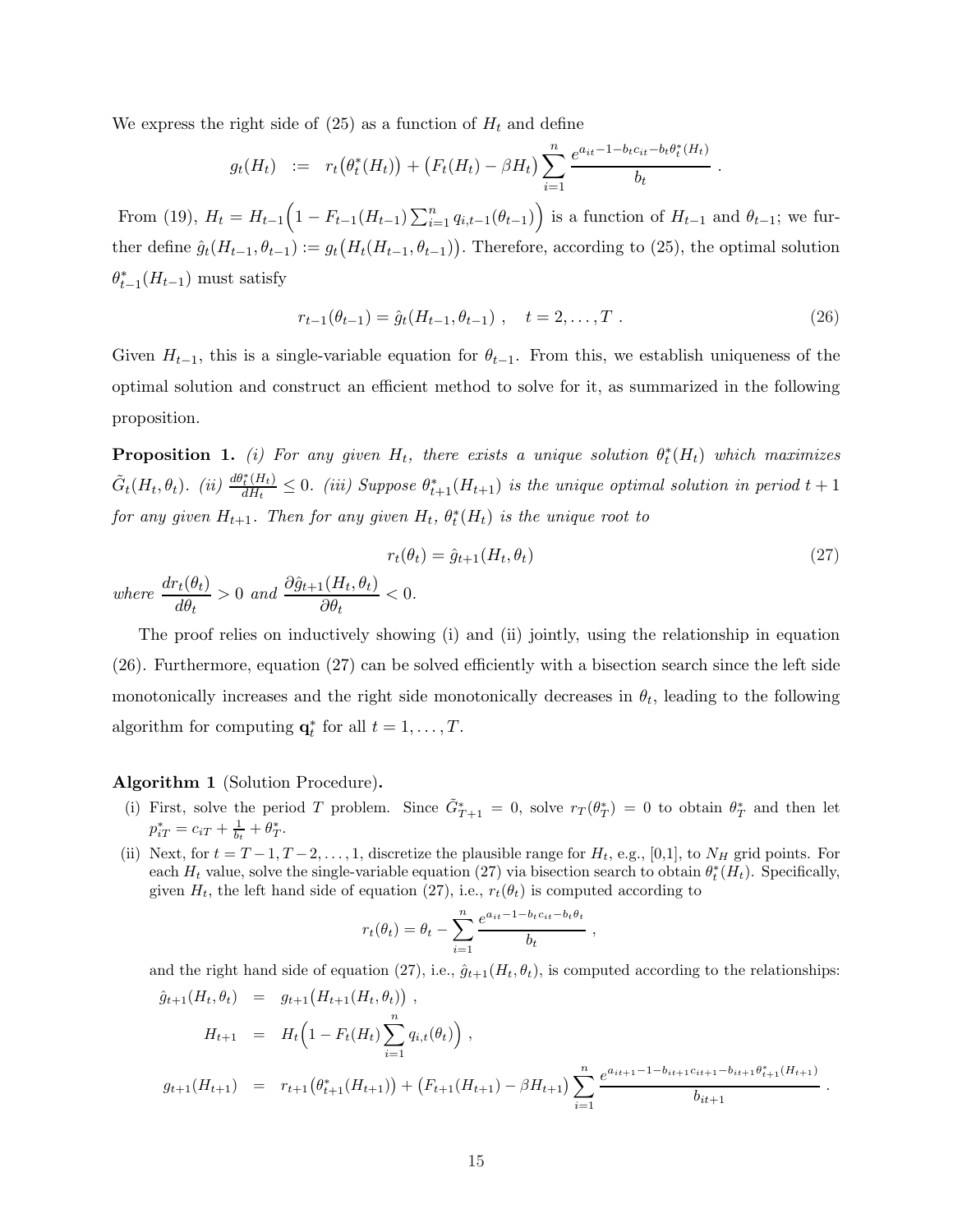(iii) Finally, identify the path of optimal prices and sales from the initial value  $H_1 = M - Y_0$  for  $t =$  $1, 2, \ldots, T-1$  according to

$$
\theta_t^* = \theta_t^*(H_t),
$$
  
\n
$$
p_{it}^* = \theta_t^* + c_{it} + \frac{1}{b_t},
$$
  
\n
$$
q_{it}^* = \frac{\exp(a_{it} - 1 - b_t \theta_t^* - b_t c_{it})}{1 + \sum_{j=1}^n \exp(a_{jt} - 1 - b_t \theta_t^* - b_t c_{jt})}
$$
  
\n
$$
Z_{it}^* = [\alpha + \beta(M - H_t)] H_t q_{it}^*,
$$
  
\n
$$
H_{t+1} = H_t \left\{ 1 - [\alpha + \beta(M - H_t)] \sum_{i=1}^n q_{it}^* \right\},
$$

where we obtain  $\theta_t^*(H_t)$  by interpolating  $\theta_t^*$  values on the grid computed in step (ii).

In the Weerahandi-Dalal model, the above procedure applies with  $n = 1$ . In the Jun-Park model, it turns out that with  $\alpha = 1$  and  $\beta = 0$ , the problem becomes independent of the remaining market potential  $H_t$ . In particular, (12) reduces to

$$
\hat{G}_t = \sum_{i=1}^n (p_{it}(\mathbf{q}_t) - c_{it})q_{it} + \left(1 - \sum_{i=1}^n q_{it}\right)\hat{G}_{t+1}^*
$$
\n(28)

,

which is concave in  $q_t$  and independent of  $H_t$ , leading to an even simpler solution.

**Proposition 2.** In the Jun-Park model for which  $\alpha = 1$  and  $\beta = 0$ ,

- (i)  $\hat{G}_t$  is concave in  $\mathbf{q}_t = (q_{1t}, q_{2t}, ..., q_{nt}).$
- (ii) let  $\rho_t^*$  be the unique solution to

$$
\rho_t = \sum_{i=1}^n \frac{1}{b_t} \exp(a_{it} - 1 - b_t c_{it} - b_t \rho_t) + G_{t+1}^* \tag{29}
$$

- Then  $\hat{G}_t^* = \rho_t^*$ .
- (iii) the optimal pricing solution is given by

$$
p_{it}^{*} = c_{it} + \frac{1}{b_{t}} + \hat{G}_{t}^{*} , \qquad (30)
$$

$$
q_{it}^{*} = \frac{\exp(a_{it} - 1 - b_{t}c_{it} - b_{t}\hat{G}_{t}^{*})}{1 + \sum_{j=1}^{n} \exp(a_{jt} - 1 - b_{t}c_{jt} - b_{t}\hat{G}_{t}^{*})},
$$
\n(31)

where  $\hat{G}^*_{t}$  is solved backward in time according to (29) and  $\hat{G}^*_{T+1} = 0$ .

When diffusion is driven predominantly by the innovation effect, the solution given in Proposition 2 suffices, which is simple to obtain due to independency on  $H_t$ .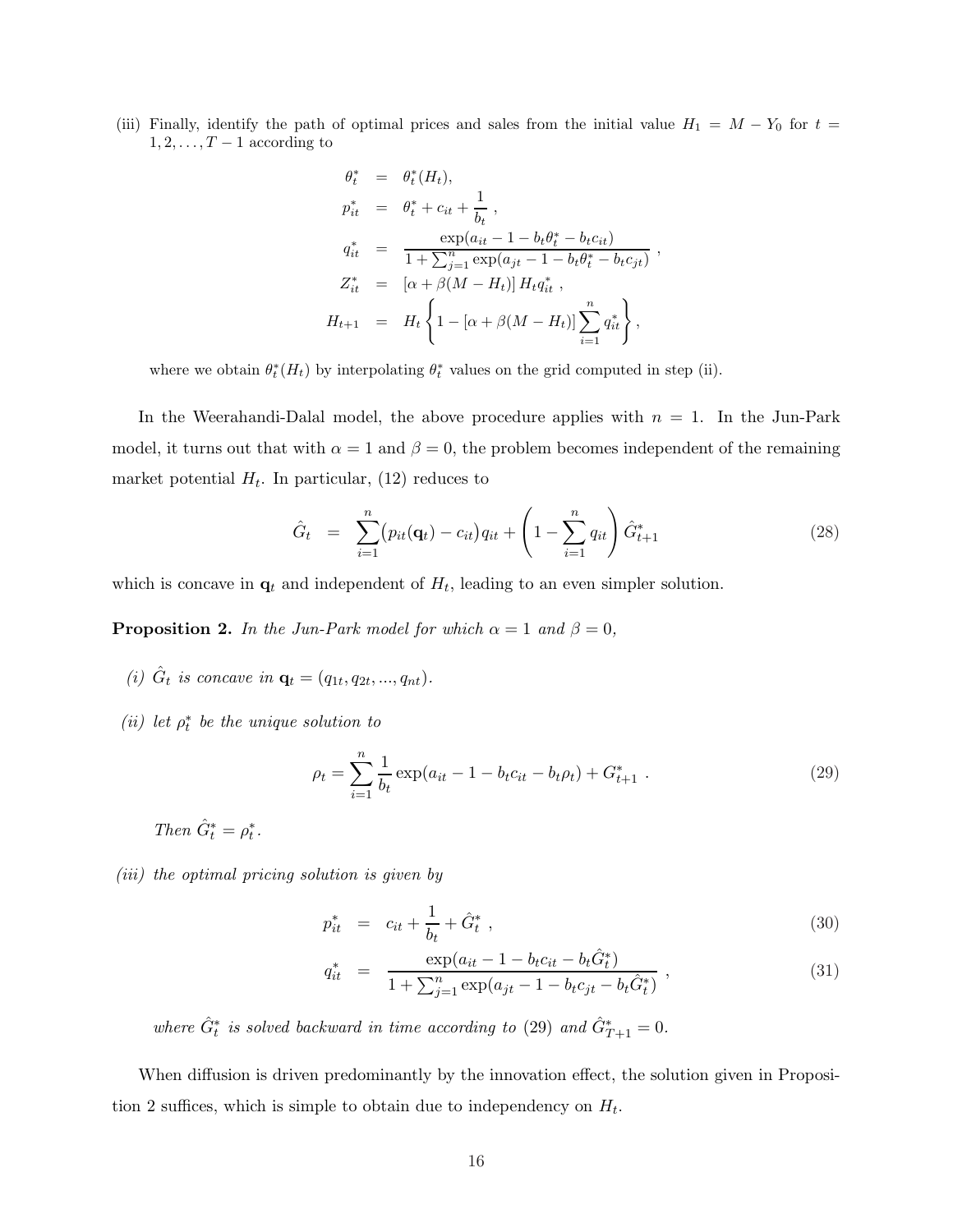#### 4.4 Properties of Optimal Solution

Lemma 1 implies  $r_{t-1}(\theta_{t-1}^*) \leq r_t(\theta_t^*)$  if and only if  $F_t \leq \beta H_t$ . Recall that  $H_t$  measures the remaining market potential which decreases with time and  $F_t$  measures the diffusion intensity which increases with time. Hence the term  $(F_t - \beta H_t)$  monotonically increases in t; if the planning horizon covers a majority of the product's life cycle, this term should shift from negative to positive and crosses zero only once as t increases. Let  $\bar{t}$  be the time period at which  $(F_t - \beta H_t)$  switches from negative to positive. If the planning horizon only covers a portion of the product life cycle such that  $(F_t - \beta H_t)$ is negative (positive) throughout the planning horizon, then  $\bar{t}=T$  ( $\bar{t}=1$ ).

As a result,  $r_t(\theta_t^*)$ , and consequently  $\theta_t^*$  change in a predictable manner with respect to time.

Corollary 1. There exists  $\overline{t} \in \{1, ..., T\}$  such that  $r_{t-1}(\theta_{t-1}^*) \leq r_t(\theta_t^*)$  if  $t < \overline{t}$  and  $r_{t-1}(\theta_{t-1}^*) \geq$  $r_t(\theta_t^*)$  if  $t \geq \overline{t}$  where  $t = 1, \ldots, T$ .

In the special case for which the cost and price sensitivity are time invariant, we can characterize the time trend of the optimal prices.

Corollary 2. Suppose product qualities, costs and price sensitivities are time-invariant, i.e.,  $a_{it} =$  $a_i, b_t = b$  and  $c_{it} = c_i$  for  $i = 1, \ldots, n; t = 1, \ldots, T$ . Then there exists  $\overline{t} \in \{1, \ldots, T\}$  such that  $\theta_{t-1}^* \leq \theta_t^*$  if  $t \leq \overline{t}$  and  $\theta_{t-1} \geq \theta_t$  if  $t \geq \overline{t}$ . In addition,  $p_{i,t-1}^* \leq p_{i,t}^*$  if  $t \leq \overline{t}$  and  $p_{i,t-1}^* \geq p_{i,t}^*$  if  $t \geq \overline{t}$ .

Thus with time-invariant quality, cost and price sensitivity, the optimal prices of all products exhibit an up-and-then-down time trend.

In the special case of the Jun-Park model, it can be shown that the optimal price trend is a monotonic descending one.

**Corollary 3.** Suppose  $\alpha = 1$  and  $\beta = 0$ . Then (i)  $\hat{G}^*_t$  decreases in t. (ii) Suppose that  $a_{jt}, b_t$ , and  $c_{jt}$  stay constant over time. Then the optimal price of each product, given by  $p_{it}^*, i = 1, 2, \ldots, n$ , decreases in t.

The difference of price trend between the Jun-Park special case and the general model reflects the impact of the imitation effect. In the absence of imitation, the term  $\hat{G}^*$  decreases in time, implying that the average profit from a customer remaining in the potential customer population decreases with time, which leads to decreasing prices. Intuitively, as time progresses, the time window to capture the remaining customers shortens; to counteract this effect, the firm has to lower prices to make the products more attractive. With imitation, the firm has an incentive to set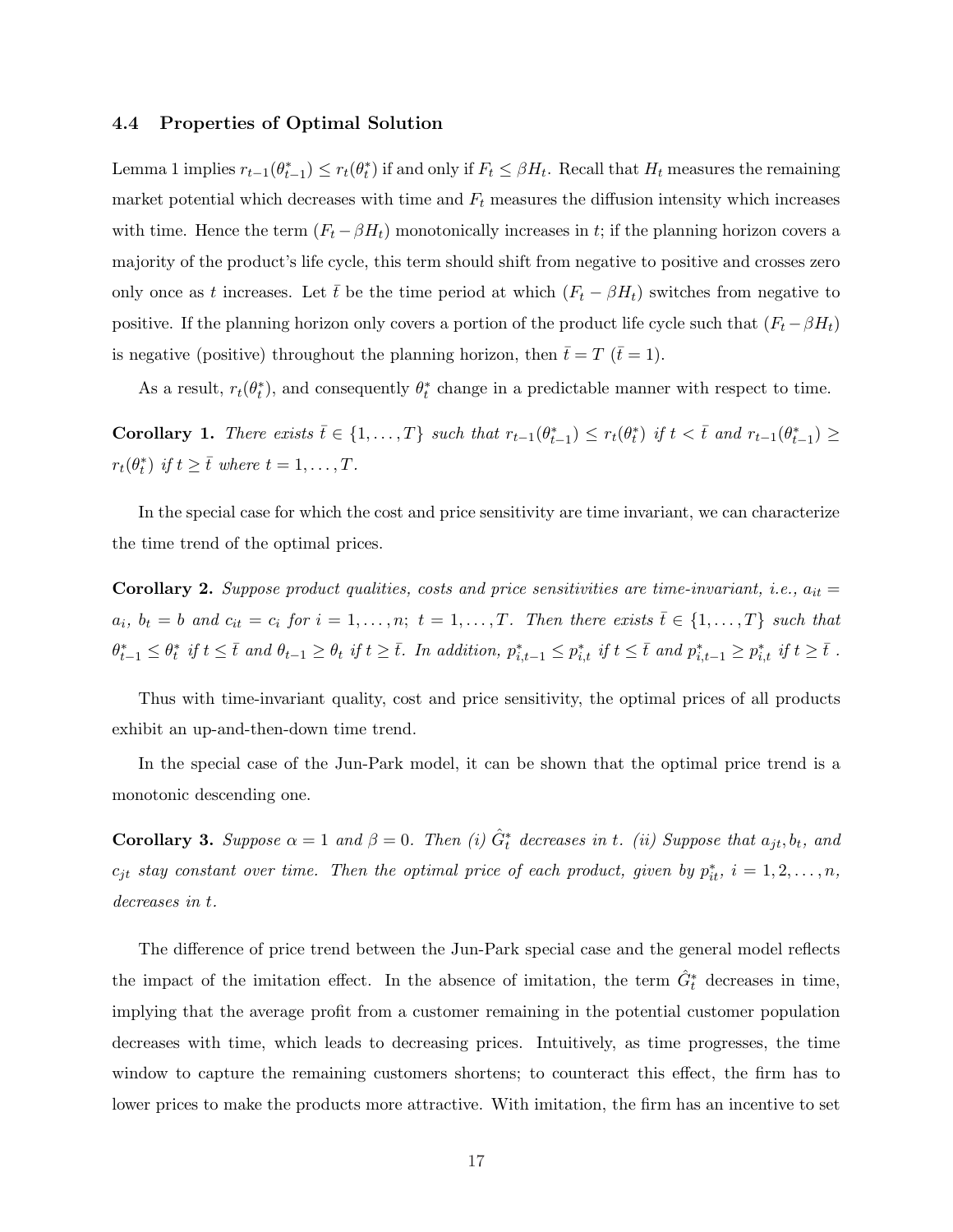the price low initially so as to speed up the word-of-mouth effect; this is most effective early in the diffusion. As the diffusion progresses, the firm faces a smaller pool of remaining customers and a shrinking time window to capture them and thus the pressure to reduce price increases over time. Samsung, for example, is reported to have priced its smart phones with such an up-and-then-down trend (Maling, 2012). This highlights the importance of aligning a firm's product introduction and pricing strategy with product diffusion characteristics: Optimal pricing strategy should be stage-dependent in a product life cycle; products that rely more on word-of-mouth for adoption are better candidates for discounted introduction prices than others.

A similar effect has been documented in the existing literature for a single-product diffusion – with strong word-of-mouth effect, it is optimal to use penetration pricing (i.e., increase price initially and decrease price later); with weak word-of-mouth, it is optimal to price skim (i.e., monotonically decrease price) (Kalish 1983, Horsky 1990). We have generalized this to the setting of multiple substitutable products, and the relationships in Lemma 1 and equation (16) quantify period-to-period price changes for every product in the choice set, which were not available in prior models. As we will show later in the paper, these relationships continue to hold for sequential product introductions, making the method a robust tool for analyzing price trend in a much broader context. In addition, our model allows more general price trend to be justified by the effect of diffusion as well as time-variant product qualities, price sensitivity, and cost; in this case, the price trend becomes further compounded with the time trend of these parameters. For example, since the optimal prices are given by

$$
p_{it}^{*} = c_{it} + \frac{1}{b_t} + \theta_t^*,
$$
\n(32)

it is evident that increasing price sensitivity and declining cost will superimpose additional descending trend on the optimal prices, and with our solution method, these impacts are easily quantified. Therefore, firms can use estimate of cost reduction (or price sensitivity change) to quantitatively project the optimal pricing strategy and diffusion path of each product over the product life cycle. Such capability facilitates other strategic decisions such as capacity and inventory planning. The common term  $\theta_t^*$  depends on properties of all products and identifies the common price trend, emphasizing the need for joint determination of pricing of all products in a choice set.

From (32), we obtain the familiar "equal mark-up" property which is well-known for pricing under the MNL demand. Under this property, the product with higher cost is priced higher.

**Corollary 4.** For any two products  $i \neq j$ ,  $p_{it}^* - c_{it} = p_{jt}^* - c_{jt}$ , i.e.,  $p_{it}^* \geq p_{jt}^*$  if and only if  $c_{it} \geq c_{ij}$ .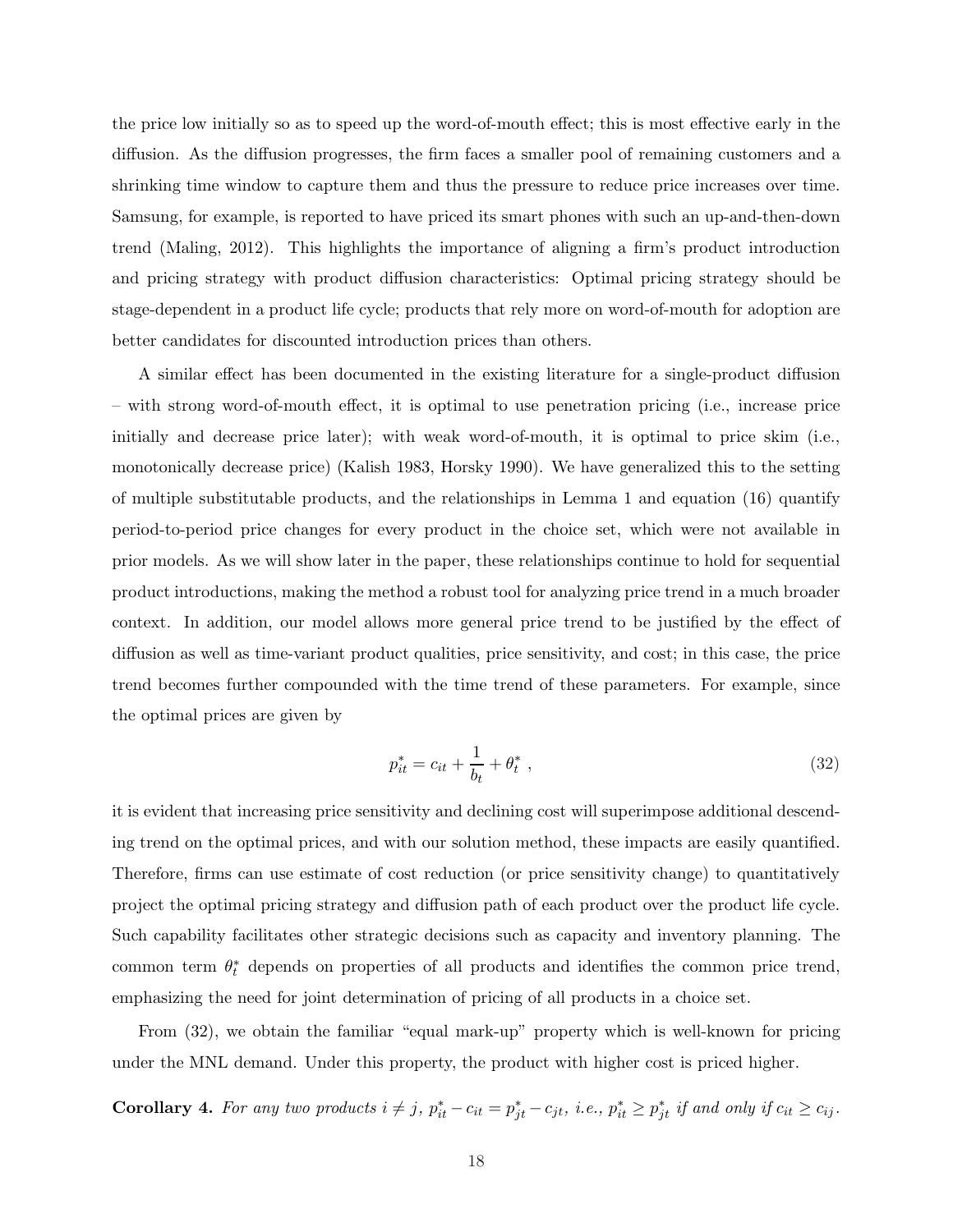The choice probabilities and sales, however, are not equal across products, but instead differ across products based on product quality. The next corollary shows that products with higher "net quality" (i.e, higher  $a_i - bc_i$  values) will, *ceteris paribus*, have higher swing in sales, i.e., steeper declining or increasing trend, than low net-quality products.

**Corollary 5.** Suppose  $a_{it} = a_i$ ,  $c_{it} = c_i$  and  $b_t = b$  for all i, t. If  $a_i - bc_i > a_j - bc_j$  for  $i \neq j$  then at the optimal price solution,  $|q_{i,t-1}^* - q_{i,t}^*| > |q_{j,t-1}^* - q_{j,t}^*|$  and  $|Z_{i,t-1}^* - Z_{i,t}^*| > |Z_{j,t-1}^* - Z_{j,t}^*|$  for  $t=2,\ldots,T$ .

Therefore, the gap between peak and non-peak sales is larger for high-end products than for low-end products. This has important implications for inventory and capacity decisions as products with larger demand swing are harder to manage and require more careful planning.

Lastly, we comment on the diffusion under the optimal prices. Note that sales under the optimal path are given by  $Z_{it} = \frac{F_t H_t \exp(a_{it}-1-b_t \theta_t^* - b_t c_{it})}{1+\sum_{j=1}^n \exp(a_{jt}-1-b_t \theta_t^* - b_t c_{jt})}$ . Hence, the time trend of  $F_t H_t$  indicates how the overall diffusion evolves over time while the exact time when sales peak for each product depends on the values of  $a_{it} - b_t c_{it}$ . For example, all else equal, a product with faster value depreciation will reach sales peak sooner than others while a product with faster cost reduction may start to see sales decline later than other products (as the firm is able to optimally reduce price of this product at a faster speed than for other products). Therefore, using our model, one can project not only the optimal price path, but also how each individual product diffuses into the market under the optimal prices, given the projections of  $a_{it}$ ,  $b_t$  and  $c_{it}$  over time.

## 5 Numerical Illustration

The solution method we have developed in Section 4 applies to any intertemporal pattern of parameters  $a_{it}$ ,  $b_t$  and  $c_{it}$ . However, conclusive analytical properties of the price trend can only be said when restricting to particular parameter patterns. Next, we numerically examine the impact of diffusion dynamics, the effect of product quality, price sensitivity and cost as well as the compounding effect of their intertemporal trend. We illustrate this with a single-product case (Sections 5.1 and 5.2) as figures plotting the time trends of multiple products under varying parameter values are illegible. To illustrate the effect of product interactions, we present the multiple product scenarios (Section 5.3) and we consider both the breadth (i.e., the number of products) and the depth (i.e., quality differences) of product variety.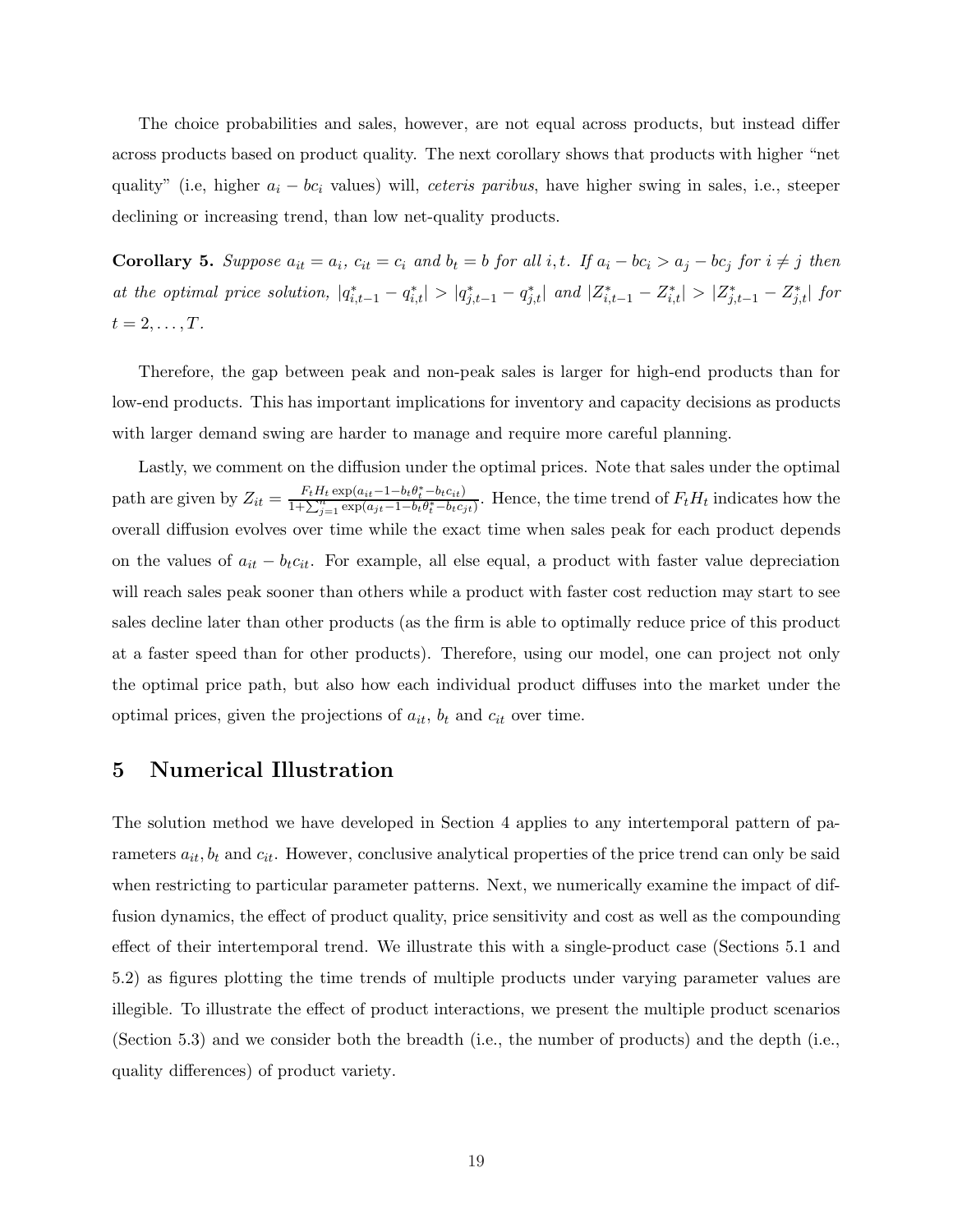#### 5.1 Effects of Diffusion Parameters, Product Quality and Price Sensitivity

In Bass (1969), as well as in subsequent applications, products of different categories exhibit distinctive diffusion characteristics which is reflected in the relative magnitude of innovation versus imitation effect. In the examples shown in Figure 2, we compute the optimal price path by varying the values of  $\alpha$  and  $\beta$  while keeping other parameter values fixed with  $M = 1, Y_0 = 0, T = 25$ ; the quality, cost and price sensitivity are held constant at  $a_t = 4$ ,  $b_t = 1$ ,  $c_t = 0$  for  $t = 1, ..., T$  in order to focus on the diffusion effect. As the imitation effect  $\beta$  increases, the optimal price displays a steeper up-and-then-down trend, which is in agreement with the discussion following Corollary 2. However, as the innovation effect  $\alpha$  becomes more dominant (Figure 2(b)), the initial price is to be set higher, which offsets the imitation-driven initial upward price trend and ultimately leads to a predominantly descending price trend.



Figure 2: Optimal Prices versus Diffusion Parameters.

The effect of product quality a and price sensitivity b are illustrated in Figures  $3(a)$  and  $3(b)$ respectively. As expected, higher quality or lower price sensitivity leads to higher prices. In the literature, a common scale factor of a and b parameters is interpreted as a measure for the cognitive limitations of customers, i.e., choice probability is given by  $q_i = \frac{e^{u_i/\gamma}}{\sum_{i=1}^n x_i}$  $\frac{e^{u_i/\gamma}}{\sum_{j=0}^n e^{u_j/\gamma}}$  with large  $\gamma$ values indicating less rational choice behaviors (Su, 2008). Figure 3(c) shows how such customer rationality affects the optimal prices by scaling down values of a and b by a common parameter  $γ.$  As consumer rationality decreases (i.e.,  $γ$  increases), the optimal prices are generally higher, which is intuitive since customers are less able to differentiate between good and poor choices (i.e., less sensitive to price or quality differences). In addition, we observe larger intertemporal price adjustments for higher  $\gamma$  values, which is less intuitive but also reflects the firm's adaptation to reduced rationality - with irrational customers, it takes a larger initial discount to induce word-ofmouth as well as a larger markdown later in the diffusion to counteract the depletion of potential customers.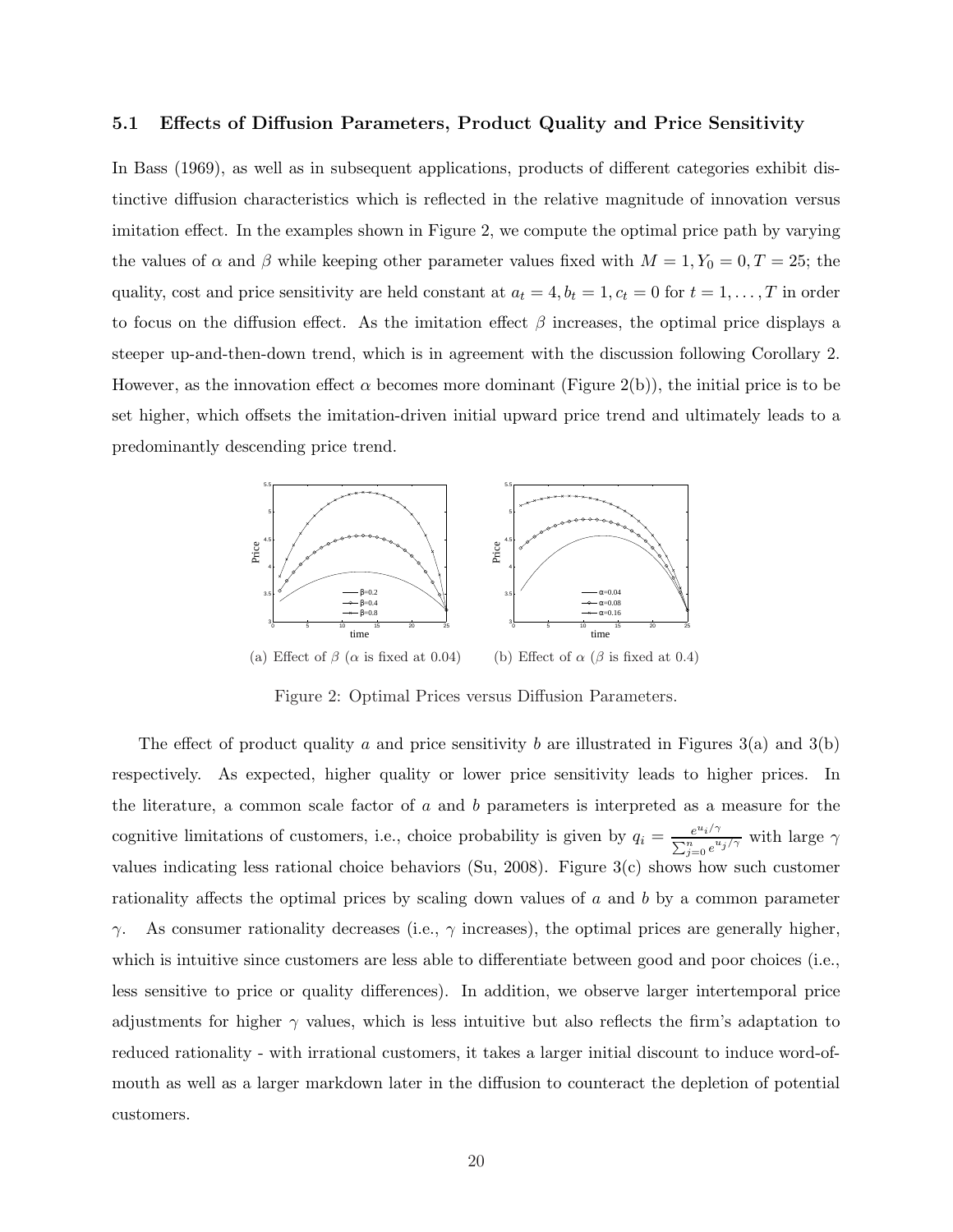

Figure 3: Optimal Prices versus Parameters a and b (other parameters are the same as in Figure 2.)

### 5.2 Effect of Time-Varying Price Sensitivity and Cost

While the examples in Figure 2 have time-invariant cost and price sensitivity (so as to isolate the effect of diffusion on prices), in most realistic settings these vary with time and typically cost declines over time and price sensitivity increases over time. Figure 4 illustrates the optimal price path and the corresponding sales for each price sensitivity curve specified in Figure 4(a) where the curve is concave (convex) when  $\lambda_b > 0$  ( $\lambda_b < 0$ ) and linear when  $\lambda_b = 0$ . For reference, we also include the optimal price path and sales for constant price sensitivity with  $b(t) = (b_1 + b_T)/2$ , shown as the dashed curve. Evidently, the optimal price displays a stronger declining trend with increasing price sensitivity than with constant b. With sharply increasing price sensitivity  $(\lambda_b = 0.2)$ , we obtain a monotonically descending price trend, masking any imitation-driven upward price trend (Figure 4(b)). In addition, with increasing price sensitivity, peak sales occur earlier in the planning horizon because the firm has a stronger incentive to sell early when the market is less price-sensitive (Figure  $4(c)$ ).



Figure 4: Effect of Increasing Price Sensitivity (price sensitivity curves in Figure 4(a) are given by the equation  $b_t = b_1 + (b_T - b_1) \cdot \frac{1 - e^{-\lambda_b(t-1)}}{1 - e^{-\lambda_b(T-1)}}$  $\frac{1-e^{-\lambda_b(v-1)}}{1-e^{-\lambda_b(T-1)}}$  with  $b_1 = 1, b_T = 2.$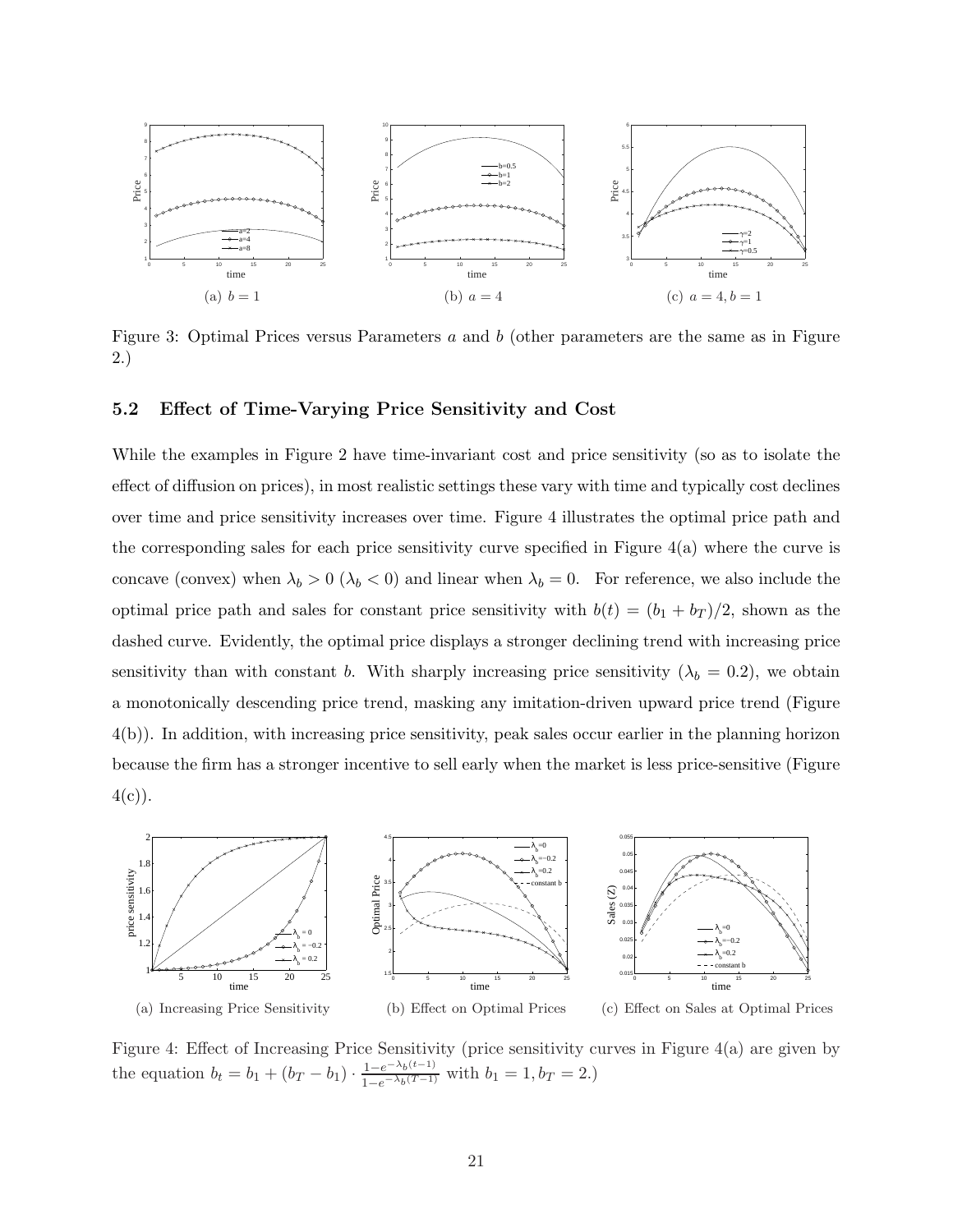We observe in Figure 5 that declining cost (shown in Figure 5(a)) results in a stronger downward price trend (Figure 5(b)) and delayed peak sales (Figure 5(c)) relative to constant cost (which is fixed at  $c_t = (c_1 + c_T)/2$  and shown as the dashed curve). That is, anticipating cost decline and potentially higher margin later in time, the firm finds it more profitable to delay peak sales; like in the case of increasing price sensitivity, this dampens the imitation-driven upward price trend. Interestingly, although both price-sensitivity increase and cost decline reduce the upward price trend



Figure 5: Effect of Declining Cost (cost curves in Figure 5(a) are given by equation  $c_{it} = c_1 - (c_1 - c_2)$  $c_T$ ) ·  $\frac{1-e^{-\lambda_c(t-1)}}{1-e^{-\lambda_c(T-1)}}$  with  $c_1 = 2, c_T = 0.$ )

during the early stage of diffusion, the former accelerates peak sales whereas the latter postpones peak sales.

#### 5.3 Effect of Product Interactions

To isolate the effect of product interactions, we consider examples with time-invariant qualities, costs and price sensitivities. Let  $M = 1, Y_0 = 0, T = 25, \ \alpha = 0.04, \ \beta = 0.2, \ n = 3, \ a_{1t} =$  $3, a_{2t} = 4, a_{3t} = 5, b_t = 1, c_{it} = 0$  for  $t = 1, \ldots, T$ . Apply Algorithm 1 to obtain the optimal  $\theta_t$ ,  $p_{it}$ ,  $q_{it}$  and  $Z_{it}$  for  $i = 1, 2, 3$  and  $t = 1, \ldots, T$ . Since cost and price sensitivity are symmetric across products and time-invariant, the optimal prices of the products are equal and given by  $p_{it}^* = c_{it} + 1/b_t + \theta_t = 1 + \theta_t$ . Figures 6(a)-6(c) illustrate the optimal price, choice probability and sales, respectively. Note that the phenomenon identified in Corollary 5 is apparent: Not only are sales and choice probability of the high-quality product (product 3 with  $a_{3t} = 5$ ) much higher, but they also exhibit stronger time trend (i.e., larger swing) than the low-quality product (product 1 with  $a_{1t} = 3$ ).

Next, we examine how the breadth of product variety, measured by the number of products offered in the choice set, affects the optimal solution. For the ease of comparison, we let  $a_{it} = 4$  for  $i = 1, \ldots, n, t = 1, \ldots, T$  and vary n while keeping all other parameters the same as in Figure 6.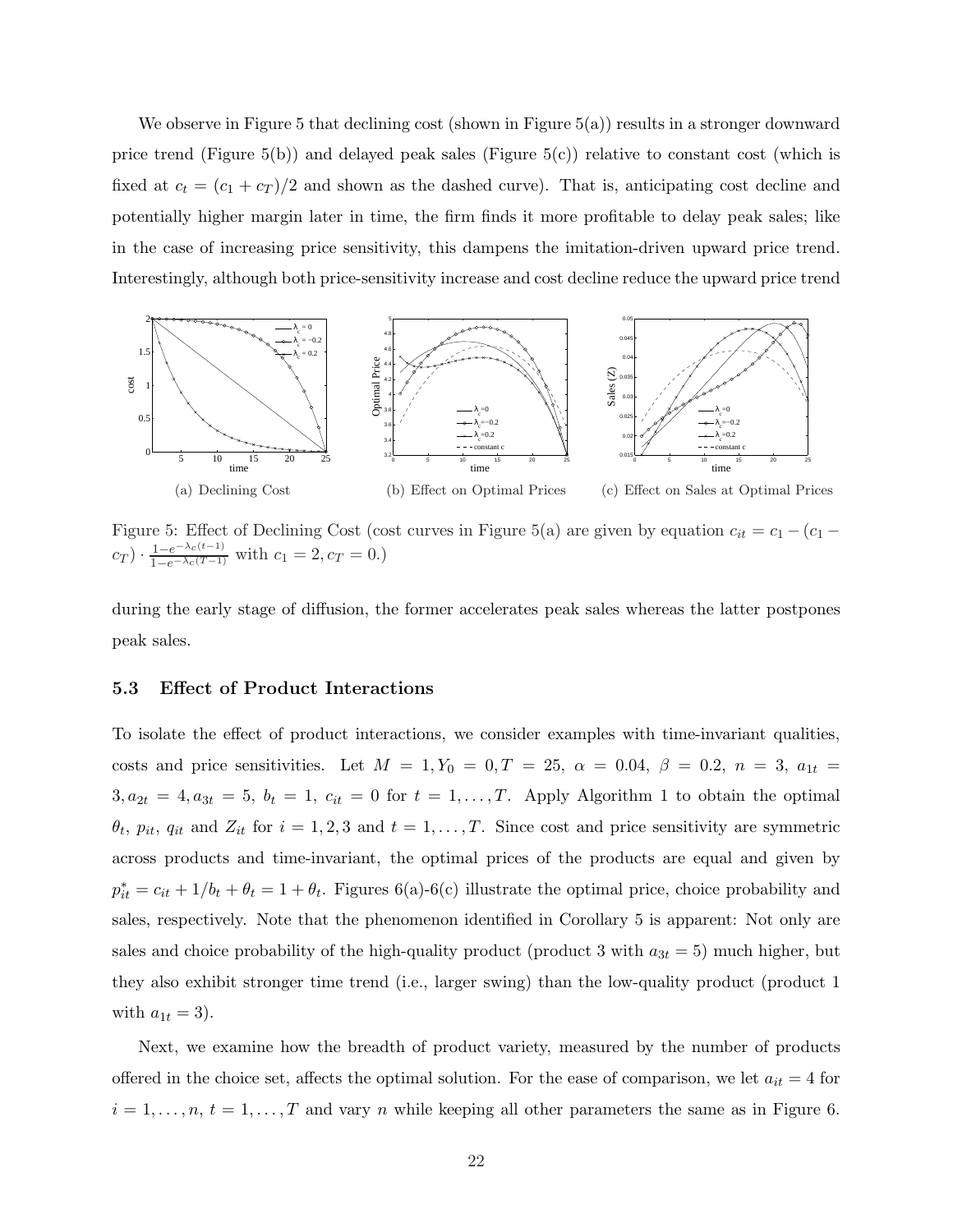

Figure 6: An Example Illustrating Corollary 5.

Results are shown in Figure 7. As n increases, both the optimal prices and the firm's profit increase.



Figure 7: Impact of Product Variety Breadth.

In addition, with more product options for the customers, the diffusion takes off more rapidly and reaches peak sooner. A similar pattern is observed for the optimal prices, which can be explained when considered in conjunction with diffusion: By adding breadth (i.e., more products), the firm is able to capture more customers early on, which speeds up the diffusion and consequently lessens the imitation-driven upward price trend but strengthens the depletion-driven downward price trend; this results in the optimal prices declining sooner. Such observations may help justify firms' strategy of introducing multiple variations of a new product, although the increased profit shown in Figure 7(c) need be balanced with the cost of managing more product variety which is omitted here.

Figure 9 illustrates the effect of depth of product variety, measured by the quality differences among products. We let  $a_{1t} = 4 - \Delta a$ ,  $a_{2t} = 4$ , and  $a_{3t} = 4 + \Delta a$  for  $t = 1, ..., T$  and vary the value of  $\Delta a$  (other parameters are the same as in Figure 6). As the depth (i.e.,  $\Delta a$ ) increases, the optimal solution becomes increasingly dominated by the highest-quality product (i.e., product 3) as shown in Figure 8. As a result, not only is the firm able to charge higher prices (Figure 9(a)), but it also achieves a faster diffusion (Figure 9(b)) and a higher profit (Figure 9(c)). Therefore, having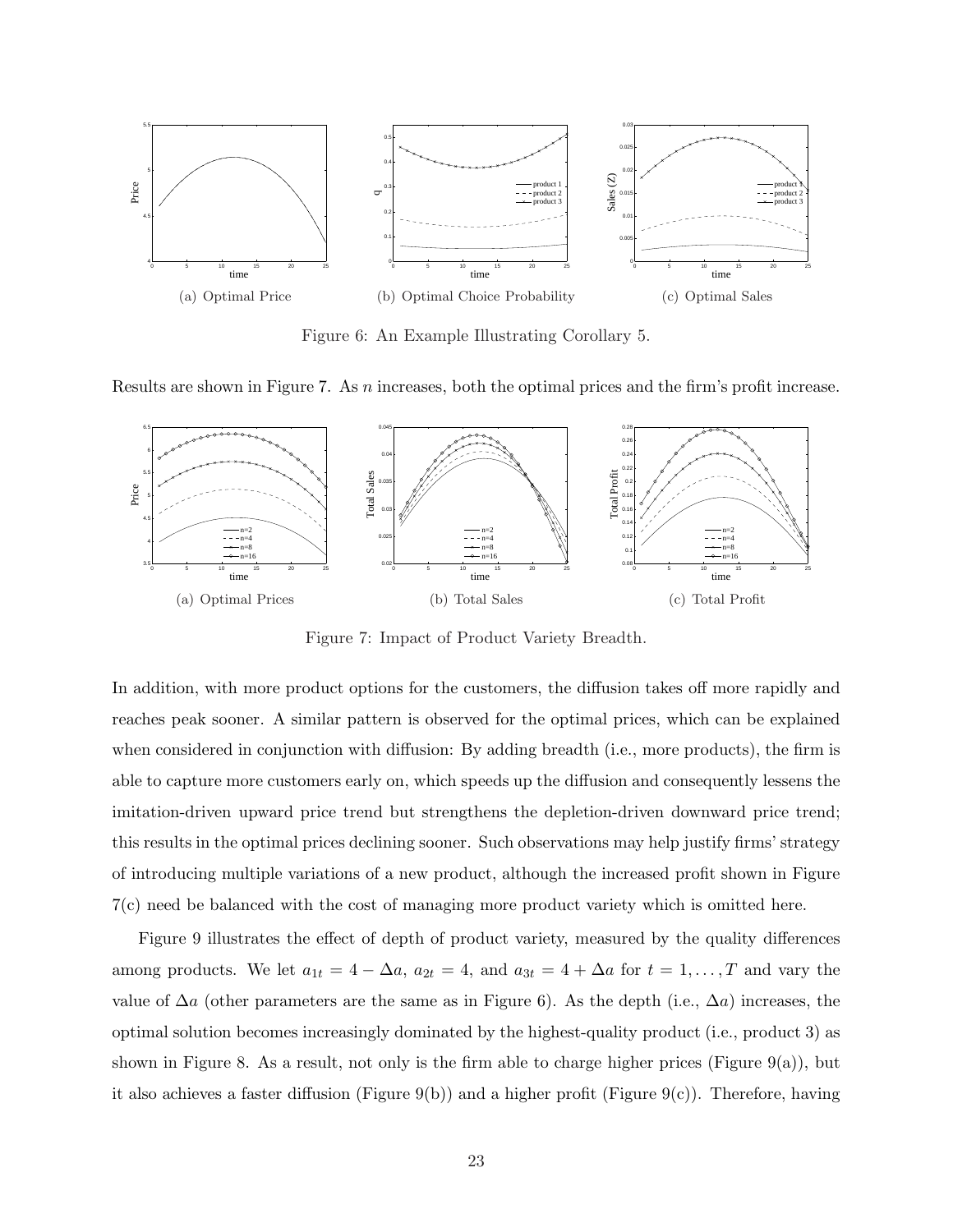a more competitive leading product (versus three average products) accelerates the diffusion and benefits the firm.



Figure 8: Impact of Product Variety Depth on Sales.



Figure 9: Impact of Product Variety Depth.

## 6 Extensions

### 6.1 Sequential Product Introductions

In Section 4, we have examined multiple substitute products going through diffusion concurrently. In practice, these products may be introduced nonconcurrently but with overlapping periods of sales. For example, Amazon sometimes introduces the paperback version of a book a few months after the hardcover version. Technology firms often introduces successive generations of products which are substitutes of one another and have overlapping sales. Indeed, the June-Park model itself considers such a scenario. Researchers have extended Bass (1969) and similar models to address diffusion of overlapping product generations (see Meade and Islam (2006) and Peres et al. (2010)). Most prominently, Norton and Bass (1987) assume that the adoption of the next generation product originates from both the untapped market potential and adopters of the previous generation upgrading to the new product. Their model, however, only addresses substitution between adjacent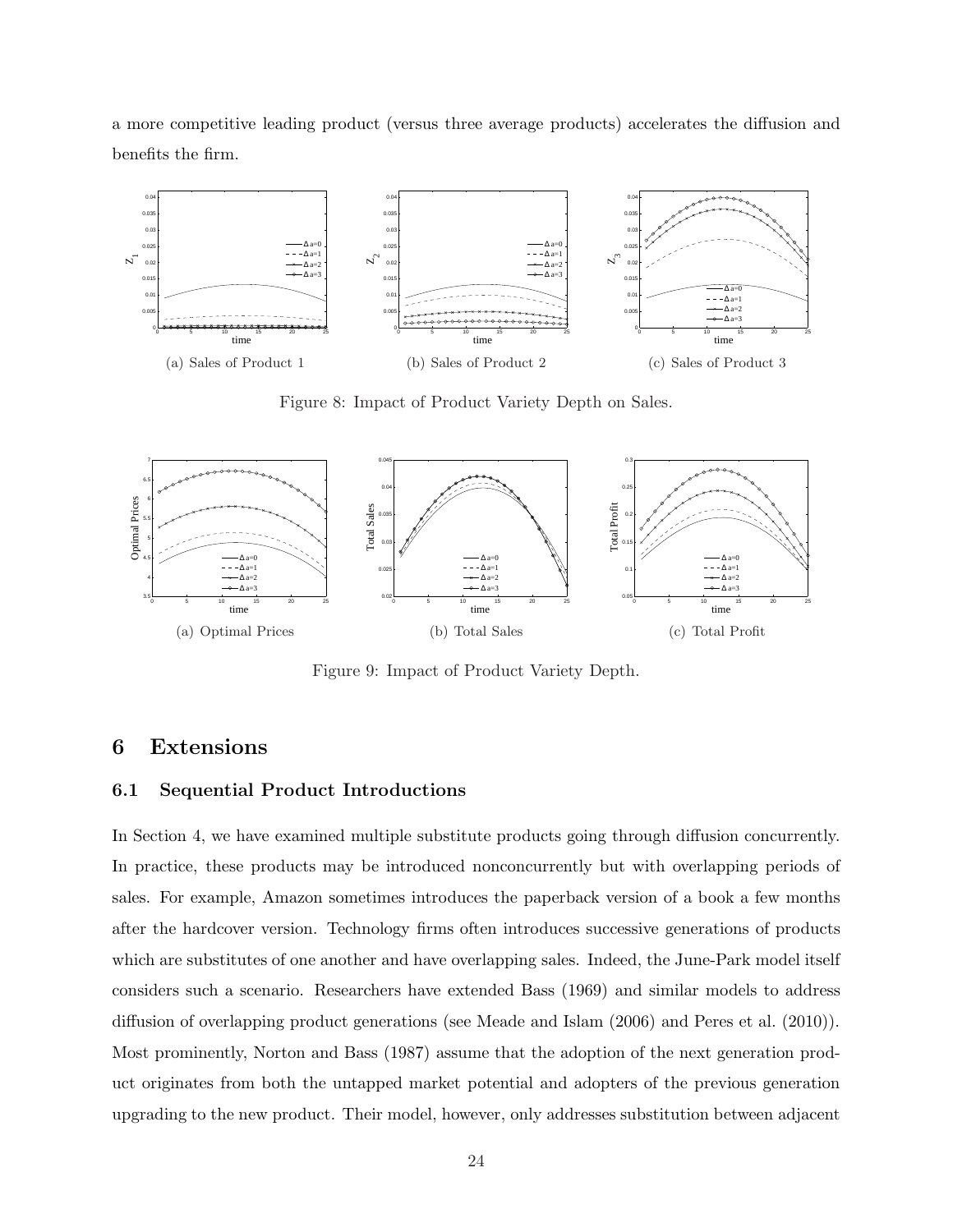generations, not across multiple generations; it grows increasingly more complex with additional number of products and it is not clear how one can incorporate prices and product characteristics without making the model intractable. A related stream of work builds upon the population growth model (for example, Mahajan and Muller (1996) on the demand for IBM mainframe computers, Kim et al. (2000) on subscriptions of telecommunication services, and Li et al. (2013) on sales of microprocessors). These models perform well for fitting empirical data, but offer poor tractability for price optimization. Consequently, normative price optimizations based on multi-product diffusion models are few and are typically in a stylized setting with only two products (e.g., Bayus 1992) which is unsuitable for decision support. In this section, we show that the mathematical model presented in Section 4 can be extended to this scenario.

Let  $M_t$  be the total market potential at the beginning of period  $t$ , which may be adjusted based on market change. For example, when a new product is introduced,  $M_t$  may change due to additional market potential brought forth by the new product. This modeling choice is commonly adopted in the literature for successive product generations (see, for example, Norton and Bass (1987) and Jun and Park (1999)). Let  $\kappa_t$  be the set of products being offered at time t. As new products are introduced or old products are retired over time, the set  $\kappa_t$  and the total market potential  $M_t$  evolve accordingly. Assuming that  $M_t$  and  $\kappa_t$  are both exogenously given, we solve the pricing problem. The choice probability for product  $i, i \in \kappa_t$  in period t is

$$
q_{it} = \frac{\exp(a_{it} - b_t p_{it})}{1 + \sum_{j \in \kappa_t} \exp(a_{jt} - b_t p_{jt})}
$$

and the demand for product i in period t is given by  $Z_{it} = (M_t - Y_{t-1})(\alpha + \beta Y_{t-1})q_{it}$ , where  $Y_t = \sum_{s=1}^t \sum_{i \in \kappa_s} Z_{is}$ . From this, we can derive

$$
M_{t+1} - Y_t = \Delta M_{t+1} + (M_t - Y_{t-1}) \left[ 1 - (\alpha + \beta Y_{t-1}) \sum_{i \in \kappa_t} q_{it} \right]
$$

where  $\Delta M_t := M_t - M_{t-1}$ . We note the two main differences in the problem formulation for the sequential introduction model: (i) the set of product  $\kappa_t$  is allowed to change with time, (ii) there is a period-to-period change  $\Delta M_t$  for the total market potential.

It can be shown that Lemma 1 and Proposition 1 continue to hold under this generalization (see the online appendix for proofs). Such results warrant a similar efficient algorithm for solving the model with sequential product introductions (provided in the online appendix). In addition, it can be verified that Corollaries 4 and 5 continue to hold. Suppose the remaining market potential  $H_t$ monotonically decreases with time, then Corollaries 1 and 2 hold in the sequential model. However,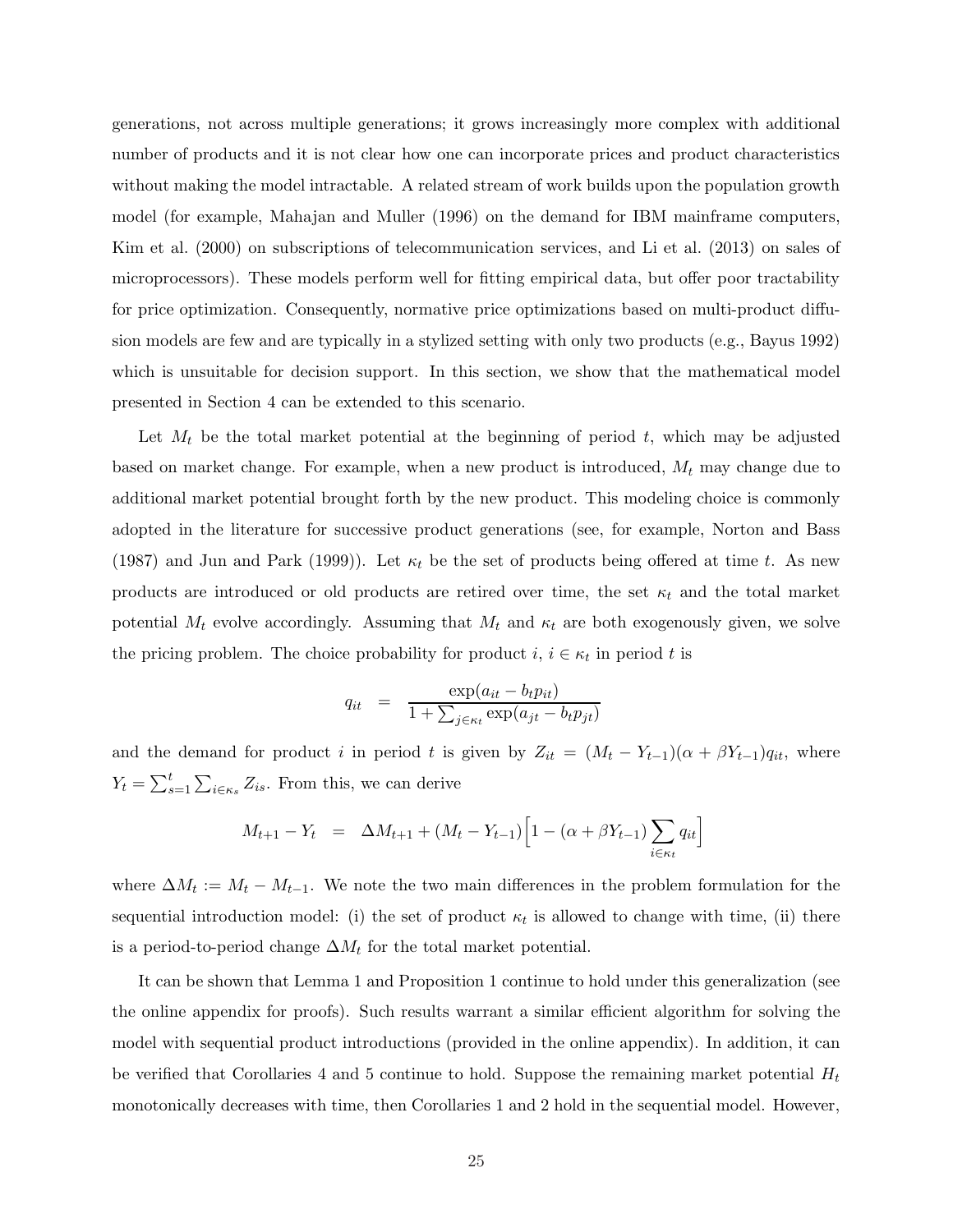this may not always be the case if  $M_t$  varies with time; for example,  $M_t$  could increase due to the introduction of a new product, which may cause a temporary increase in  $H_t$  and consequently a price kink. Nonetheless, the relationship in Lemma 1 still helps identify the overall price trend with such potential kinks. Therefore, the model framework and our solution approach are flexible for studying sequential product introductions and the impact of the pricing decisions in this context. Our method accommodates multiple product introductions without creating prohibitive computation burdens.

#### 6.2 Stochastic Demand

Our main model in Section 4 considers the expected demand, following the current literature on diffusion-choice models. Next, we extend this to stochastic demand, which is useful for dynamically pricing the products based on the realized adoption.

Let Y be the level of cumulative adoption, and  $M - Y$  be the remaining market potential. The diffusion intensity is given by  $\breve{\alpha}+\breve{\beta}Y$  where  $\breve{\alpha}$  parameterize the innovation effect and  $\breve{\beta}$  parameterizes the imitation effect. Let  $(M - Y)(\breve{\alpha} + \breve{\beta}Y)$  be the probability that there is a customer arrival in each time period. We choose the time unit sufficiently small that there can be at most one arrival in each period. For a given customer arrival, the customer chooses among  $n$  products (and the no-purchase option) with the choice probability given in equation (3). If the customer purchases product i, then the firm obtains profit  $p_{it} - c_{it}$  and the cumulative adoption increases by one unit. Define  $J_t$  as the profit-to-go from period t onward. The firm maximizes the total profit over the planning horizon of T time periods by solving the following dynamic programming problem:

$$
J_t(Y, \mathbf{q}_t) = (M - Y)(\breve{\alpha} + \breve{\beta}Y) \sum_{i=1}^n q_{it} (p_{it}(\mathbf{q}_t) - c_{it} + J_{t+1}^*(Y + 1))
$$
  
+ 
$$
\left[1 - (M - Y)(\breve{\alpha} + \breve{\beta}Y) + (M - Y)(\breve{\alpha} + \breve{\beta}Y)q_{0t}\right] J_{t+1}^*(Y) \qquad (33)
$$
  
where 
$$
J_t^*(Y) := \max_{\mathbf{q}_t} J_t(Y, \mathbf{q}_t) , \quad t = 1, ..., T, \quad J_{T+1}^*(Y) = 0 .
$$

Note that the adoption level stays at Y in period  $t + 1$  if there is no arrival in period t, which occurs with probability  $1 - (M - Y)(\check{\alpha} + \check{\beta}Y)$ , or there is an arrival but the customer chooses not to purchase any of the n products, which occurs with probability  $(M - Y)(\breve{\alpha} + \breve{\beta}Y)q_{0t}$ . This formulation is consistent with stochastic MNL demand models adopted in the literature (e.g., Dong et al. (2009)); in our formulation, the arrival rate is endogenous and given by the diffusion equation instead of exogenous and constant.

Taking derivative of  $J_t(Y, \mathbf{q}_t)$  with respect to  $q_{it}$ , we obtain the following first-order condition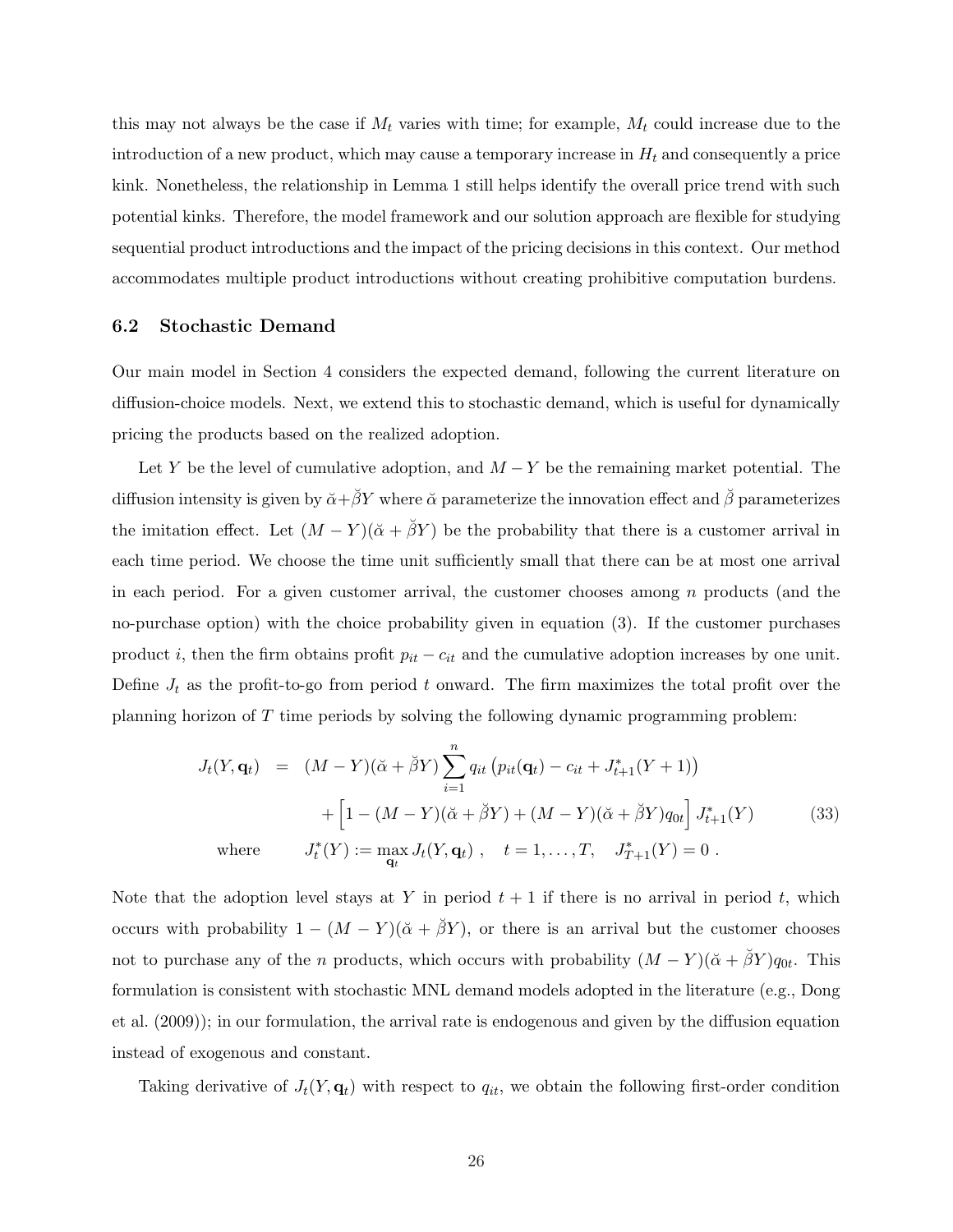(derivation provided in the online appendix)

$$
p_{it} - c_{it} - \frac{1}{b_t} = \sum_{i'=1}^{n} \frac{q_{i't}/q_{0t}}{b_t} + J_{t+1}^*(Y) - J_{t+1}^*(Y+1) \tag{34}
$$

The right hand side is independent of the index i. Thus at optimality, equal markup holds and there exists  $\theta_t$  such at

$$
p_{it} - c_{it} - \frac{1}{b_t} = \theta_t \quad \forall i. \tag{35}
$$

We can rewrite (34) as

$$
\theta_t = \frac{1}{b_t} \sum_{i=1}^n e^{a_{it} - 1 - b_t c_{it} - b_t \theta_t} + J_{t+1}^*(Y) - J_{t+1}^*(Y+1) , \qquad (36)
$$

or equivalently,

$$
r_t(\theta_t) = J_{t+1}^*(Y) - J_{t+1}^*(Y+1),\tag{37}
$$

where

$$
r_t(\theta_t) := \theta_t - \frac{1}{b_t} \sum_{i=1}^n e^{a_{it} - 1 - b_t c_{it} - b_t \theta_t} \tag{38}
$$

Let  $\theta_t^*(Y)$  be the solution to the first-order condition in (37). We derive a similar connection between  $r_{t-1}(\theta_t^*(Y))$  and  $r_t(\theta_t^*(Y))$  as in Lemma 1.

### Lemma 2.

$$
r_{t-1}(\theta_{t-1}^*(Y)) - r_t(\theta_t^*(Y)) = (M - Y)(\breve{\alpha} + \breve{\beta}Y) \sum_{i=1}^n \frac{e^{a_{it} - b_t c_{it} - 1 - b_t \theta_t^*(Y)}}{b_t}
$$

$$
-(M - Y - 1)(\breve{\alpha} + \breve{\beta}Y + \breve{\beta}) \sum_{i=1}^n \frac{e^{a_{it} - b_t c_{it} - 1 - b_t \theta_t^*(Y + 1)}}{b_t} \ . \tag{39}
$$

This relationship simplifies the dynamic programming problem and leads to a unique optimal price solution.

**Proposition 3.** The solution to (37) is unique for any given  $Y = 0, \ldots, M-1$  and  $t = 1, \ldots, T$ .

Rewrite the relationship in Lemma 2 as

$$
r_{t-1}(\theta_{t-1}^*(Y)) = \theta_t^*(Y) + [(M-Y)(\breve{\alpha} + \breve{\beta}Y) - 1] \sum_{i=1}^n \frac{e^{a_{it} - b_t c_{it} - 1 - b_t \theta_t^*(Y)}}{b_t}
$$

$$
-(M - Y - 1)(\breve{\alpha} + \breve{\beta}Y + \breve{\beta}) \sum_{i=1}^n \frac{e^{a_{it} - b_t c_{it} - 1 - b_t \theta_t^*(Y + 1)}}{b_t} \,. \tag{40}
$$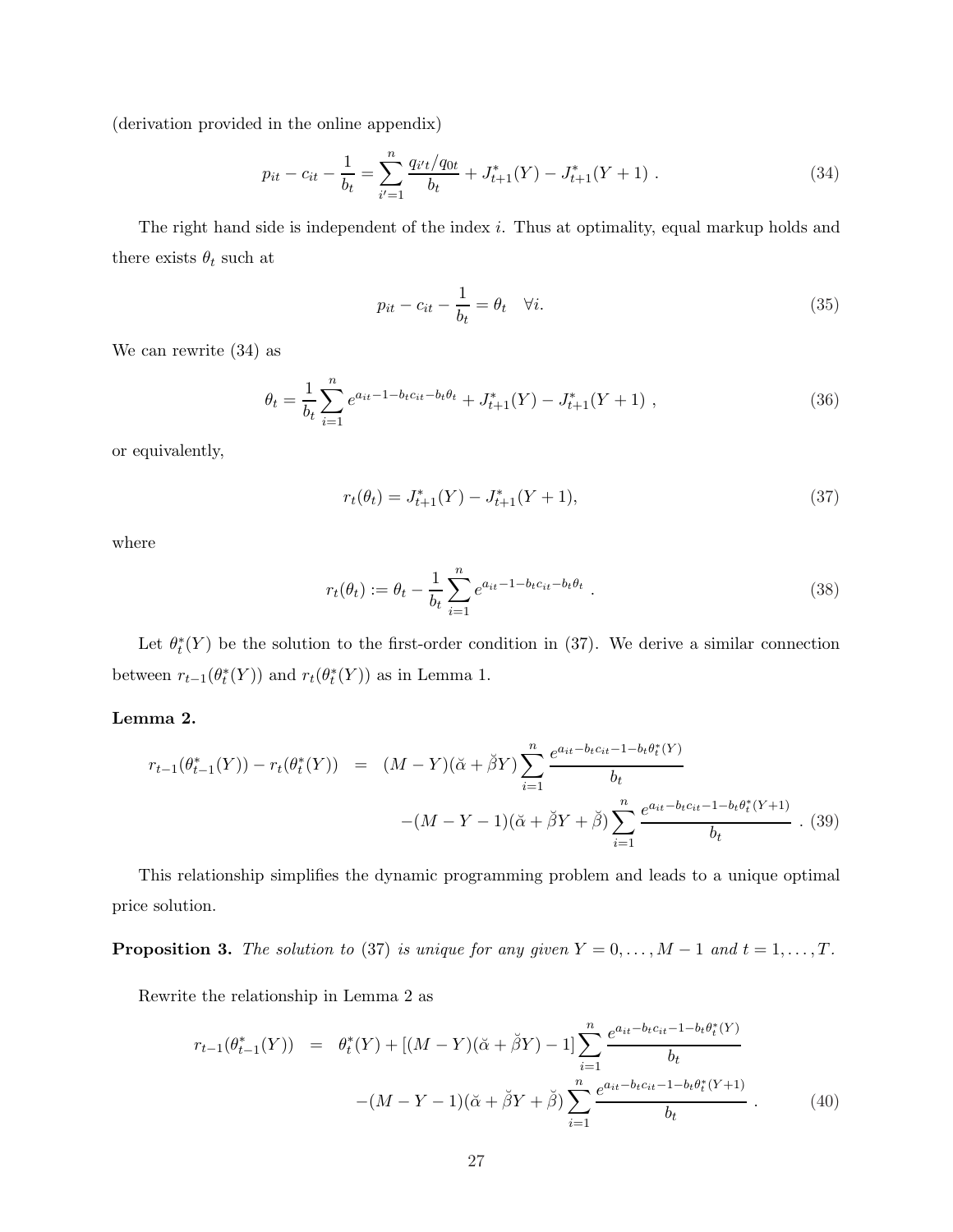Given  $\theta_t^*(Y)$  for  $Y = 0, \ldots, M-1$ , it is straightforward to compute  $r_{t-1}(\theta_{t-1}^*(Y))$ ; due to the monotonicity of  $r_{t-1}(\cdot)$ , one can then apply a bisection search to find  $\theta_{t-1}^*(Y)$ . Therefore, based on these analytical results, the dynamic programming problem is easily solved with backward computation. Furthermore, we can derive the following structural properties of the optimal solution.

**Proposition 4.** (i)  $\theta_t^*(Y+1) \geq \theta_t^*(Y)$  for  $Y = 0, ..., M-1$  and  $t = 1, ..., T$ . (ii)  $r_{t-1}(\theta_{t-1}^*(Y)) \geq$  $r_t(\theta_t^*(Y))$  if  $Y \ge \frac{M-1}{2} - \frac{\check{\alpha}}{2\check{\beta}}, t = 2, \ldots, T$ .

Corollary 6. Suppose product qualities, costs and price sensitivities are time-invariant, i.e.,  $a_{it} =$  $a_i, b_t = b$  and  $c_{it} = c_i$  for  $i = 1, \ldots, n; t = 1, \ldots, T$ . Let  $p_{it}^*(Y)$  be the optimal price of product i at period t when the current adoption level is Y. Then (i)  $p_{it}^*(Y + 1) \geq p_{it}^*(Y)$  for  $Y = 0, ..., M - 1$ and  $t = 1, ..., T$  (ii)  $p_{it-1}^*(Y) \geq p_{it}^*(Y)$  if  $Y \geq \frac{M-1}{2} - \frac{\alpha}{2\beta}, t = 2, ..., T$ .

This indicates that, all else equal, the optimal price is higher at a higher adoption level. In addition, once adoption exceeds a certain level, the optimal prices decrease (weakly) over time.

The stochastic model examines the perspective of dynamic pricing and is solvable using a similar technique developed for the main model. However, it does not supersede the main model for two reasons. First, the main model is based on a family of models that have been proven to work empirically. Methods are well established to parameterize such models using sales data. The stochastic model is based on infinitesimally small time intervals and single-unit arrivals; it is more challenging to parameterize such a conceptual model with real data. In practice, single-unit demand arrival is not observed in most data set, one has to use the main model parameters  $\alpha$  and  $\beta$  and rescale them to approximate parameters  $\check{\alpha}$  and  $\check{\beta}$  for the stochastic model. Second, the stochastic model focuses more on the tactical response strategy of dynamic pricing, i.e., how should prices be adjusted at a given time based on the stochastic realization of the adoption level, while the main model allows us to characterize the optimal adoption path along with the optimal price trend a priori, and thus offers practical guidance for strategic pricing over product life cycles.

#### 6.3 Product-specific Word-of-mouth Effect

It is possible that the word-of-mouth effect may also be driven by the cumulative adoption of each individual product in addition to the aggregate adoption. For example, a consumer who bought an iPhone with a 256 GB memory may communicate the benefit of a large size memory to non-adopters and positively influence the sales of the 256GB model. Hence it may be desirable to consider product-specific imitation in diffusion-choice models. In this extension, we examine a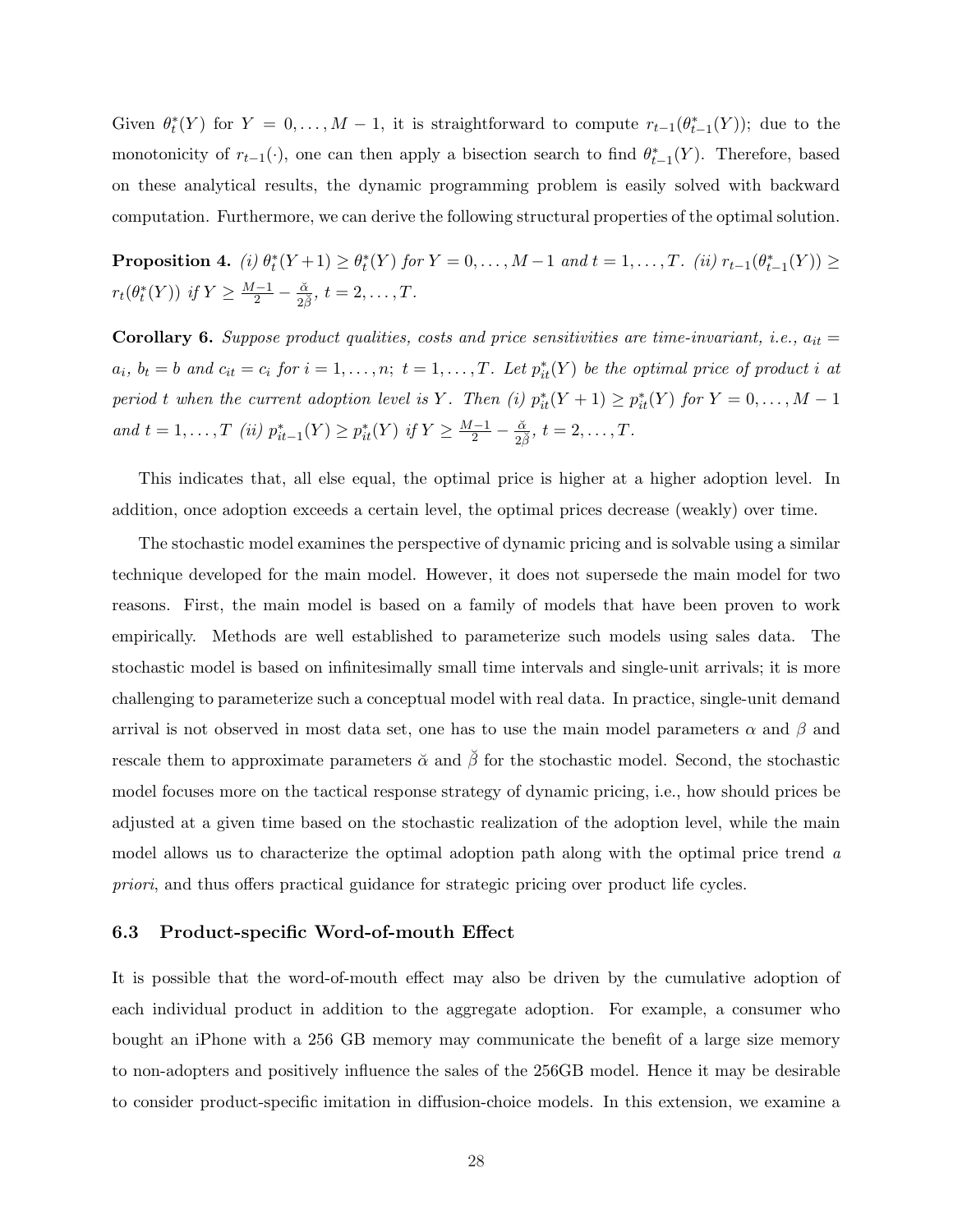general model in which this product-specific word-of-mouth effect is also considered. In particular, the demand for product  $i$  in period  $t$  is given by

$$
Z_{it} = (M - Y_{t-1})(\alpha + \beta Y_{t-1} + \gamma Y_{it-1})q_{it}
$$
\n(41)

where  $Y_{it-1}$  is the cumulative sales of product i by the end of period  $t-1$ ,  $\gamma > 0$  parameterizes the intensity of the product-specific imitation effect, and other terms are as defined in Section 3. As we show next, accounting for the product-specific imitation effect necessitates tracking product-specific diffusion intensity, leading to a much more complex problem. As a result, the reduction of choice probability vector  $q_t$  to a single variable  $\theta_t$  adopted in Section 4.1 does not carry through. To see this, note that the remaining market potential and the diffusion intensity become

$$
H_{t+1} = H_t \left( 1 - \sum_{j=1}^n F_{jt} q_{jt} \right)
$$
 (42)

$$
F_{it+1} = F_{it} + H_t \left( \beta \sum_{j=1}^n F_{jt} q_{jt} + \gamma F_{it} q_{it} \right)
$$
 (43)

and the optimization problem becomes

$$
J_t = \max_{\substack{q_{it} \in [0,1], \\ i=1,\dots,n}} \left[ H_t \sum_{i=1}^n F_{it} (p_{it}(\mathbf{q}_t) - c_{it}) q_{it} + J_{t+1} \right],
$$

where  $J_{T+1} = 0$ . Denote the vector of product-specific diffusion intensity with  $\mathbf{F}_t = (F_{1t}, F_{2t}, \dots, F_{nt})$ . It can be shown that  $H_t = M - \frac{\sum_{i=1}^{n} F_{it} - n\alpha}{n\beta + \gamma}$ . Thus from (42) and (43), the vector  $\mathbf{F}_{t+1}$  is a function of  $\mathbf{F}_t$  and  $\mathbf{q}_t$ . Define

$$
\widetilde{G}_t(\boldsymbol{F}_t, \mathbf{q}_t) \quad := \quad \sum_{i=1}^n (p_{it}(\mathbf{q}_t) - c_{it}) q_{it} F_{it} + \left(1 - \sum_{i=1}^n F_{it} q_{it}\right) \widetilde{G}_{t+1}^*(\boldsymbol{F}_{t+1}(\boldsymbol{F}_t, \mathbf{q}_t))
$$
\n
$$
\text{where } \widetilde{G}_t^*(\boldsymbol{F}_t) = \max_{q_{it} \in [0,1], i=1,\dots,n} \widetilde{G}_t(\boldsymbol{F}_t, \mathbf{q}_t) \; .
$$

We note that the interpretation of  $\check{G}(\cdot)$  differs from that of  $G(\cdot)$  in Section 4 due to the term  $F_{it}$ .

The first-order condition of optimality is given by (derivation provided in the online appendix):

$$
p_{it}(\mathbf{q}_t) - c_{it} - \frac{1}{b_t} = \sum_{i'=1}^n \frac{q_{i't}}{b_t (1 - \sum_{j=1}^n q_{jt})} \cdot \frac{F_{i't}}{F_{it}} + \check{G}_{t+1}^* - H_{t+1} \left( \gamma \frac{\partial \check{G}_{t+1}^*}{\partial F_{it+1}} + \beta \sum_{i'} \frac{\partial \check{G}_{t+1}^*}{\partial F_{i't+1}} \right) \ . \tag{44}
$$

Contrasting this with equation (15), we observe that the right hand side is dependent on the index *i* through the term  $\gamma \frac{\partial G_{t+1}^*}{\partial F_{it+1}}$ . Hence the equal mark-up property no longer holds with productspecific imitation. As a result, the transformation given in equation  $(16)-(17)$  is no longer viable.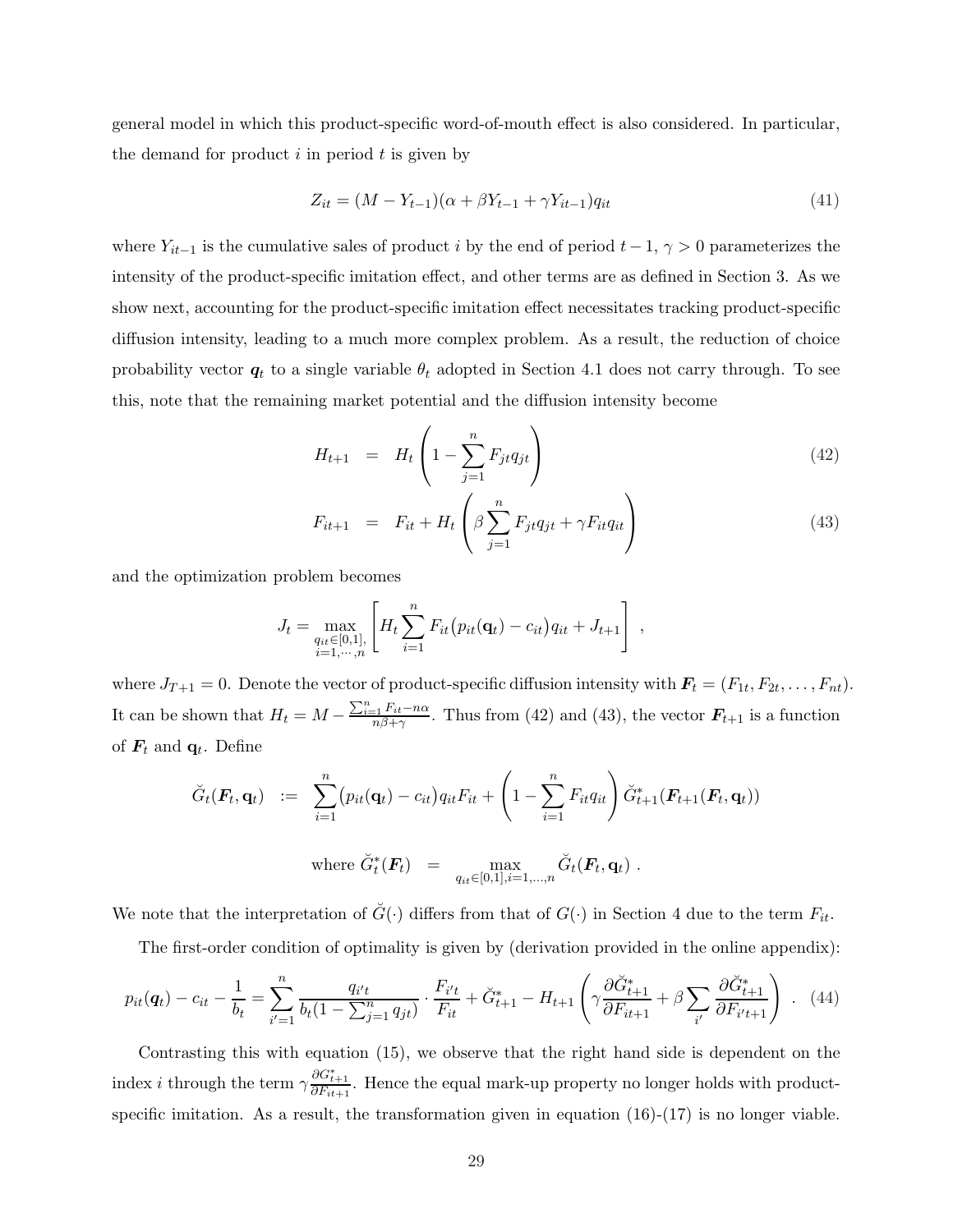However, despite the added complexity of product-specific imitation, we can reduce the longitudinal complexity employing a similar technique as in Section 4. Define

$$
R_{it}(\mathbf{p}_t) := p_{it} - c_{it} - \frac{1}{b_t} - \sum_{i'=1}^n \frac{e^{a_{i't} - b_{t} p_{i't}}}{b_t} \frac{F_{i't}}{F_{it}}
$$

We can rewrite the first-order condition as

$$
R_{it} = \breve{G}_{t+1}^* - H_{t+1} \left( \gamma \frac{\partial G_{t+1}^*}{\partial F_{it+1}} + \beta \sum_{i'=1}^n \frac{\partial G_{t+1}^*}{\partial F_{i't+1}} \right) \tag{45}
$$

.

**Proposition 5.** The optimal price solution  $\mathbf{p}_t^*, t = 1, \ldots, T$  satisfies

$$
R_{it-1}(\mathbf{p}_{t-1}^*) - R_{it}(\mathbf{p}_t^*) = \sum_{i'=1}^n \left( \frac{1}{b_t} + \sum_{j=1}^n \frac{e^{a_{jt} - b_t p_{jt}^*}}{b_t} \cdot \frac{F_{jt}}{F_{i't}} \right) q_{i't}(\mathbf{p}_t^*)(F_{i't} - \beta H_t) - \gamma H_t \left( \frac{1}{b_t} + \sum_{j=1}^n \frac{e^{a_{jt} - b_t p_{jt}^*}}{b_t} \cdot \frac{F_{jt}}{F_{it}} \right) q_{it}(\mathbf{p}_t^*) \quad \forall i = 1, ..., n. \quad (46)
$$

Proposition 5 connects the optimal price vectors of two adjacent time periods, consequently enabling reduction of the longitudinal complexity. The relationship in Proposition 5 decouples the price decision in each period from all future periods except the immediate next one. Proceeding backward in time, one can solve a system of  $n$  equations in each period to obtain the optimal solution path. Although still a problem of substantial size (particularly when the number of products is large), the complexity in the time dimension is significantly reduced.

The time trend of the optimal prices is not as clear-cut as in the case without product-specific imitation, but some general character persists such as indicated in the following corollary.

Corollary 7. There exist  $\underline{t}, \overline{t} \in \{1, ..., T\}$  such that  $R_{it-1}(\mathbf{p}_{t-1}^*) \leq R_{it}(\mathbf{p}_t^*)$  for  $t \leq \underline{t}$  and  $R_{it-1}(\mathbf{p}_{t-1}^*) \geq$  $R_{it}(\mathbf{p}_t^*)$  for  $t \geq \bar{t}$ .

## 7 Conclusion

We have examined pricing of multiple products in a diffusion process in which customers choose among the products and the choice probabilities are given by the MNL model. Technical challenge of the problem arises in two ways. First, interactions among multiple substitutable products complicate the pricing problem as the price of one product affects returns on this and all other products in the portfolio. Second, the diffusion dynamics, in particular, the imitation effect creates complex dependency of future sales on current prices, leading to a seemingly unsolvable problem. In this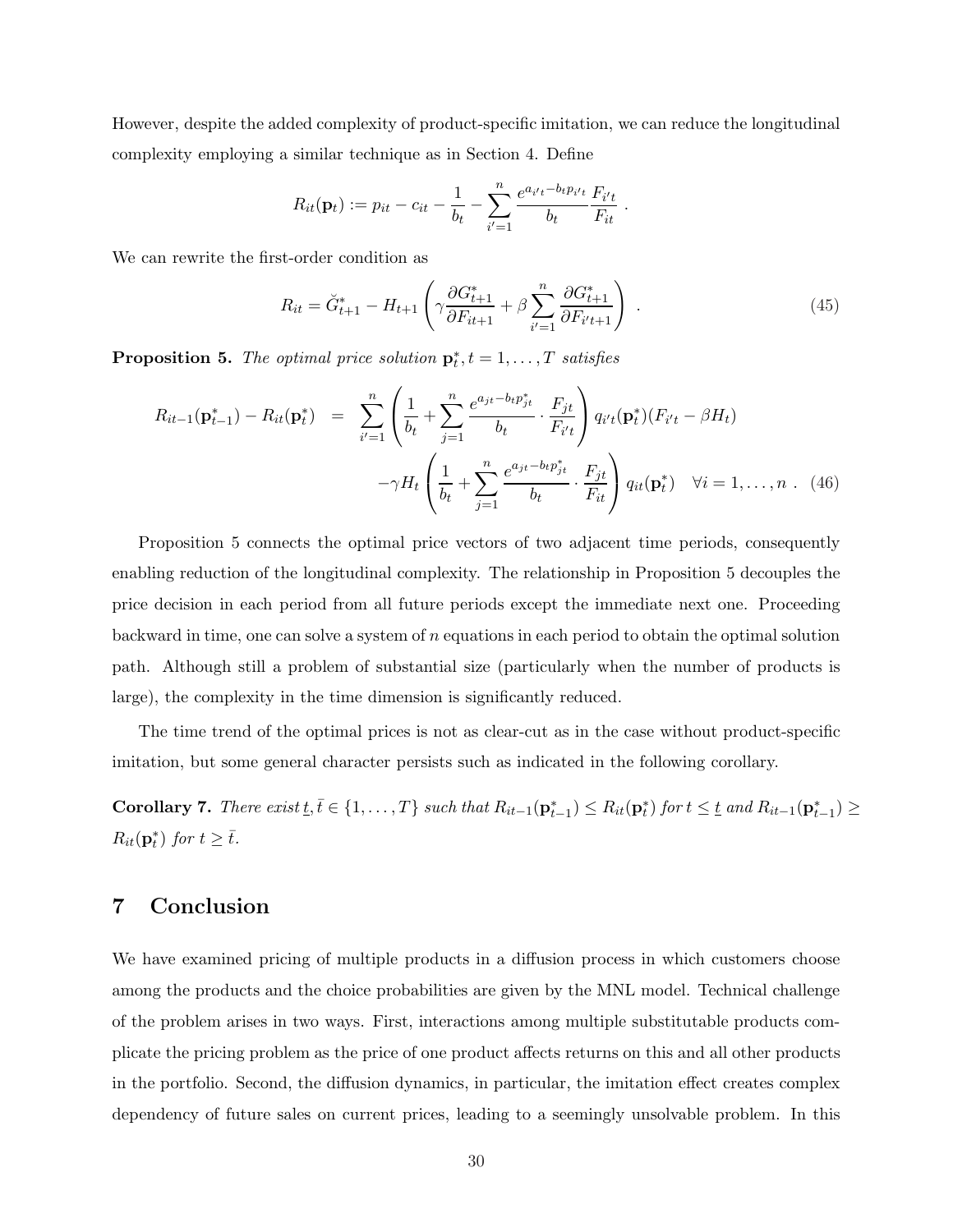paper, we overcome both obstacles and present a scalable algorithm to solve the problem for  $n$ products over T periods, which was unattainable with existing models. We establish uniqueness of the optimal solution, characterize the time path of the optimal prices, and show how the diffusion dynamics and product-specific differences enter the optimal solution. Our model applies to both simultaneous and sequential product introductions and easily accommodates changes to the product portfolio as the firm introduces or retires products during the planning horizon. Moreover, we consider extensions including stochastic demand and product-specific imitation effect.

We identify a few crucial elements determining the time path of the optimal prices in this paper. First, the relative magnitude of the innovation versus imitation effect of diffusion can lead to differing price patterns. Second, quality differences across products affect the optimal solution. On one hand, the structure of the optimal solution indicates that the optimal price gap only has to do with cost and price sensitivity and is independent of quality; this is in spirit consistent with the "equal mark-up" finding for pricing under MNL. On the other hand, the optimal sales of products with higher net quality exhibit steeper increasing or declining trend than those with lower net quality. Managerially, this means that within the same choice set, the gap between peak and non-peak sales is larger for high-end products than for low-end products. This has important implications for inventory and capacity decisions as products with larger demand swing are harder to manage and require more careful planning. Third, our model is flexible and allows time-varying cost and price sensitivities, whose impacts compound the price trend but are easily quantified using our solution method. We show that increasing price sensitivity and declining cost both reduce the upward price trend, but the former accelerates peak sales whereas the latter delays peak sales. Lastly, both the breadth and depth of product variety accelerate the diffusion, increasing the optimal prices and the firm's profit.

We conclude the paper by discussing two practical considerations concerning our method. First, our model is a discrete-time model, which allows a firm to optimally adjust its product prices at the same frequency as the demand model. If a firm chooses to or is constrained to adjust price at a lesser frequency, we describe in the online appendix a heuristic implementation of our method and show that it can adapt to such practical considerations with sound performance. Second, there may be practical scenarios in which firms are constrained to non-increasing prices even though it might not be optimal. In this case, solving the period  $t$  problem requires not only the remaining market potential, but also the last-period prices. As a result, the current method becomes less tractable. However, insights afforded by our model shed light on how this may affect the price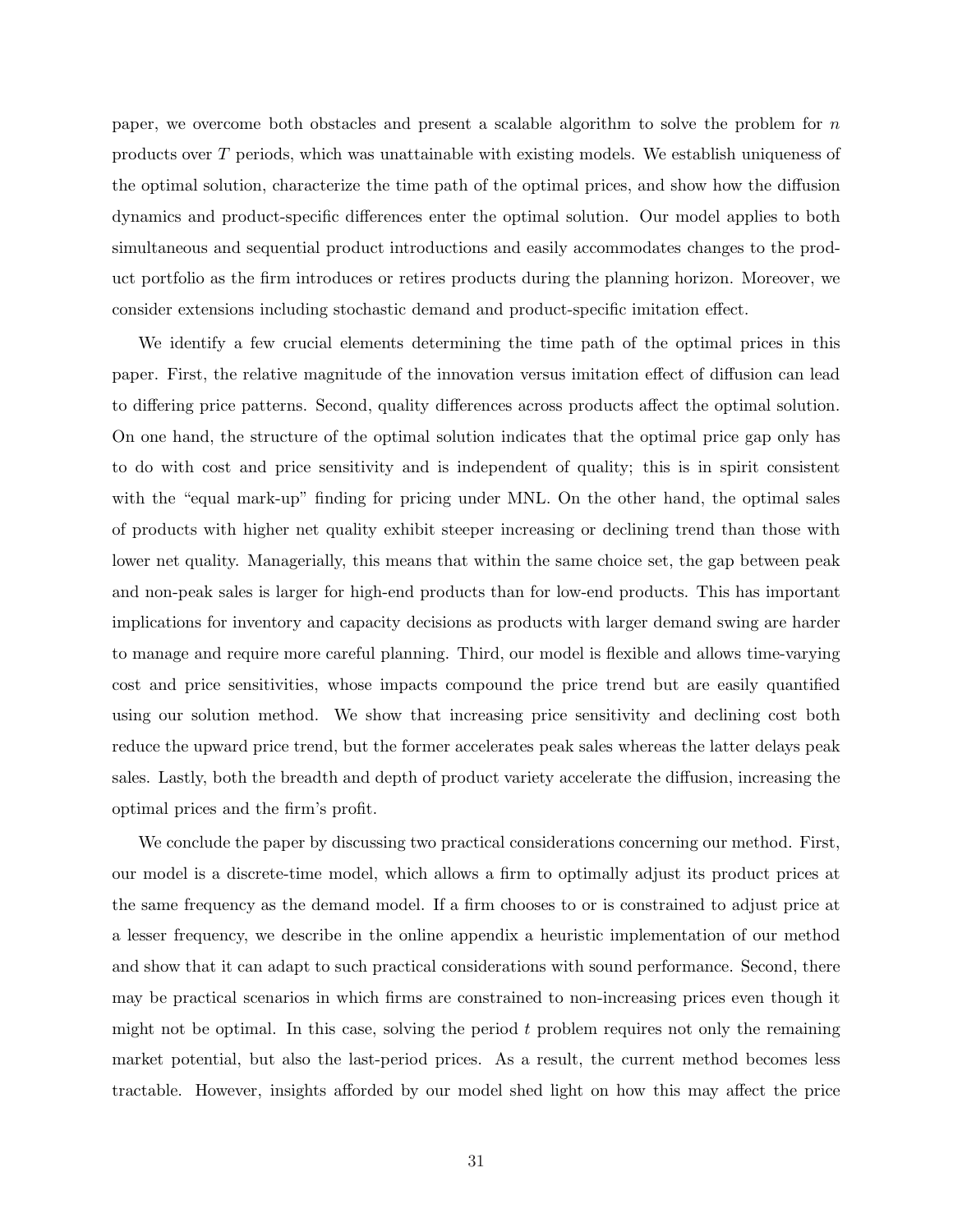solution. In the absence of imitation, we have shown analytically that the optimal price trend is monotonically decreasing when other parameters are time invariant (Corollary 3). The imitation effect may cause an initial upward price trend because lower price early in the diffusion speeds up the word-of-mouth effect, benefiting the firm. If the firm is constrained to non-increasing prices, then it may not be able to set lower prices early in the diffusion cycle to take full advantage of the word-of-mouth effect; this will consequently slow down the diffusion and drive the firm to apply lower prices later in the diffusion, relative to the unconstrained price path.

# Acknowledgement

The author is grateful to Professor Scott Webster for his advice on the paper. The author also thanks two anonymous referees, the Associate Editor and Professor Dan Edelman for their valuable and constructive comments and suggestions, which made this paper an outcome of teamwork by the author and the review team.

### References

- Amazon Website 2017. Amazon Hot New Releases. Published Online https://www.amazon.com/gp/new $releases/books/18/ref=zg_bsnr_nav_b_1_1_b.$
- Bass, F. 1969. A new product growth model for consumer durables. Management Science 15:215–227.
- Bass, F. 1980. The relationship between diffusion rates, experience curves, and demand elasticities for consumer durable technological innovations. The Journal of Business 53 (3): S51–S67.
- Bass, F., T. Krishnan, and D. Jain. 1994. Why the Bass model fits without decision variables. Marketing Science 13 (3): 203–223.
- Bayus, B. L. 1992. The dynamic pricing of next generation consumer durables. Marketing Science 11 (3): 251–265.
- Chen, C., and C. Watanabe. 2006. Diffusion, substitution and competition dynamism inside the ICT market: The case of Japan. Technological Forecasting and Social Change 73 (6): 731–759.
- Davis, J., G. Gallego, and H. Topaloglu. 2014. Assortment optimization under variants of the nested logit model. Operations Research 62 (2): 250–273.
- Dolan, R. J., and A. P. Jeuland. 1981. Experience curves and dynamic demand models: implications for optimal pricing strategies. Journal of Marketing 45 (1): 52–62.
- Dong, L., P. Kouvelis, and Z. Tian. 2009. Dynamic pricing and inventory control of substitute products. Manufacturing and Service Operations Management 11 (2): 317–339.
- Du, C., W. L. Cooper, and Z. Wang. 2016. Optimal pricing for a multinomial logit choice model with network effects. Operations Research 64 (2): 441–455.
- Entwistle, S. 2012. HTC, Apple & Samsung Top Smartphone Retail Price Decline Comparison. https://www.strategyanalytics.com/strategy-analytics/blogs/devices/pricetrax/pricetrax/2012/09/27/htcapple-samsung-top-smartphone-retail-price-decline-comparison.
- Entwistle, S. 2015. Apple and HTC avoid major retail price erosion. https://www.strategyanalytics.com/strategy-analytics/blogs/devices/pricetrax/pricetrax/2015/12/21/appleand-htc-avoid-major-retail-price-erosion—unlike-other-flagship-smartphones-complimentaryreportoffer#.WfoTU4hrw2w.
- Gallego, G., and R. Wang. 2014. Multi-product price optimization and competition under the nested logit model with product-differentiated price sensitivities. Operations Research 62 (2): 450–461.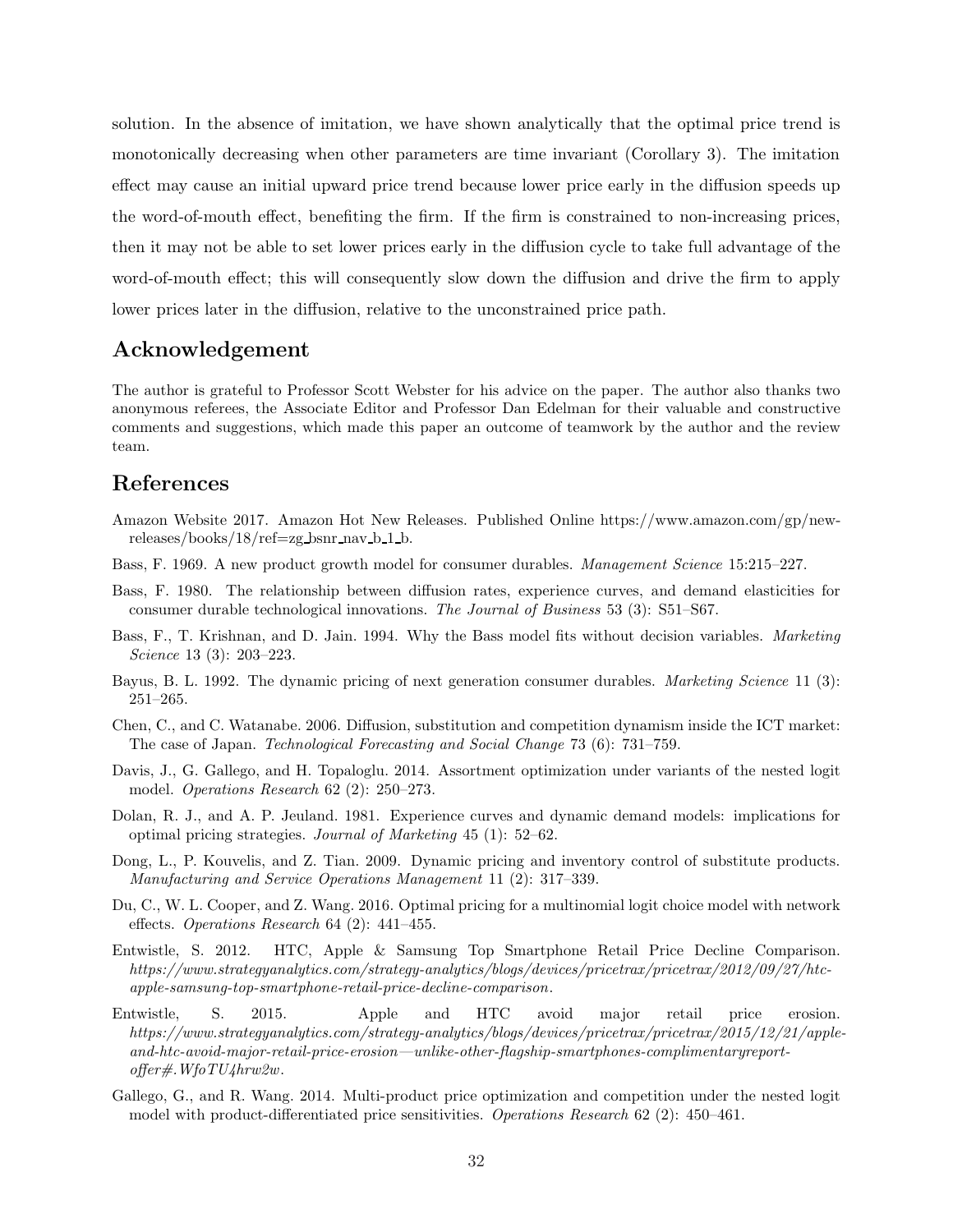- Hanson, W., and K. Martin. 1996. Optimizing multinomial logit profit functions. Management Science 42 (7): 992–1003.
- Horsky, D. 1990. A diffusion model incorporating product benefits, price, income and information. Marketing Science 9 (4): 342–365.
- Huh, W. T., and H. Li. 2015. Technical Note Pricing under the nested attraction model with a multi-stage choice structure. Operations Research 63 (4): 840–850.
- Jain, D. C., and R. C. Rao. 1990. Effect of price on the demand for durables:modeling, estimation, and findings. Journal of Business Economics and Statistics 8 (2): 163–170.
- Jun, D. B., and Y. S. Park. 1999. A choice-based diffusion model for multiple generations of products. Technological Forecasting and Social Change 61:45–58.
- Kalish, S. 1983. Monopolist pricing with dynamic demand and production cost. *Marketing Science* 2 (2): 135–159.
- Kamakura, W., and S. Balasubramanian. 1988. Long-term view of the diffusion of durables: a study of the role of price and adoption influence process via tests of nested models. *International Journal of Research* in Marketing 5:1–13.
- Kim, N., D. Chang, and A. Shocker. 2000. Modeling inter-category dynamics for a growing information technology industry. Management Science 46 (4): 496–512.
- Kim, W.-J., J.-D. Lee, and T.-Y. Kim. 2005. Demand forecasting for multigenerational products combining discrete choice and dynamics of diffusion under technological trajectories. Technological Forecasting and Social Change 72 (7): 825–849.
- Krishnan, T. V., F. M. Bass, and D. C. Jain. 1999. Optimal pricing strategy for new products. Management Science 45 (12): 1650–1663.
- Lee, C.-Y., J.-D. Lee, and Y. Kim. 2008. Demand forecasting for new technology with a short history in a competitive environment: the case of the home networking market in South Korea. Technological Forecasting and Social Change 75 (1): 91–106.
- Lee, J., Y. Cho, J.-D. Lee, and C.-Y. Lee. 2006. Forecasting future demand for large-screen television sets using conjoint analysis with diffusion model. Technological Forecasting and Social Change 73 (4): 362–376.
- Li, G., P. Rusmevichientong, and H. Topaloglu. 2015. The d-level nested logit model: Assortment and price optimization problems. Operations Research 63 (2): 325–342.
- Li, H., D. Armbruster, and K. G. Kempf. 2013. A population-growth model for multiple generations of technology products. Manufacturing and Service Operations Management 15 (3): 343–360.
- Li, H., and W. T. Huh. 2011. Pricing multiple products with the multinomial logit and nested logit models: Concavity and implications. Manufacturing and Service Operations Management 13 (4): 549–563.
- Li, H., and W. T. Huh. 2012. Optimal pricing for a short life-cycle product when customer price-sensitivity varies over time. Naval Research Logistics 59 (7): 552–576.
- Li, H., and S. Webster. 2017. Optimal pricing of correlated product options under the paired combinatorial logit model. Operations Research 65 (5): 1215–1230.
- Mahajan, V., and E. Muller. 1996. Timing, diffusion, and substitution of successive generations of technological innovations: the IBM mainframe case. Technological Forecasting and Social Change 51:109–132.
- Maling, P. 2012. NEW: Smartphone Price Slide. https://www.strategyanalytics.com.
- Mansfield, E. 1961. Technical Change and the Rate of Imitation. Econometrica 29 (4): 741–766.
- Meade, N., and T. Islam. 2006. Modelling and forecasting the diffusion of innovation A 25-year review. International Journal of Forecasting 22:519–545.
- Melser, D., and I. Syed. 2007. Life Cycle Pricing and the Measurement of Inflation.
- Miyao, T., and P. Shapiro. 1981. Discrete choice and variable returns to scale. International Economic